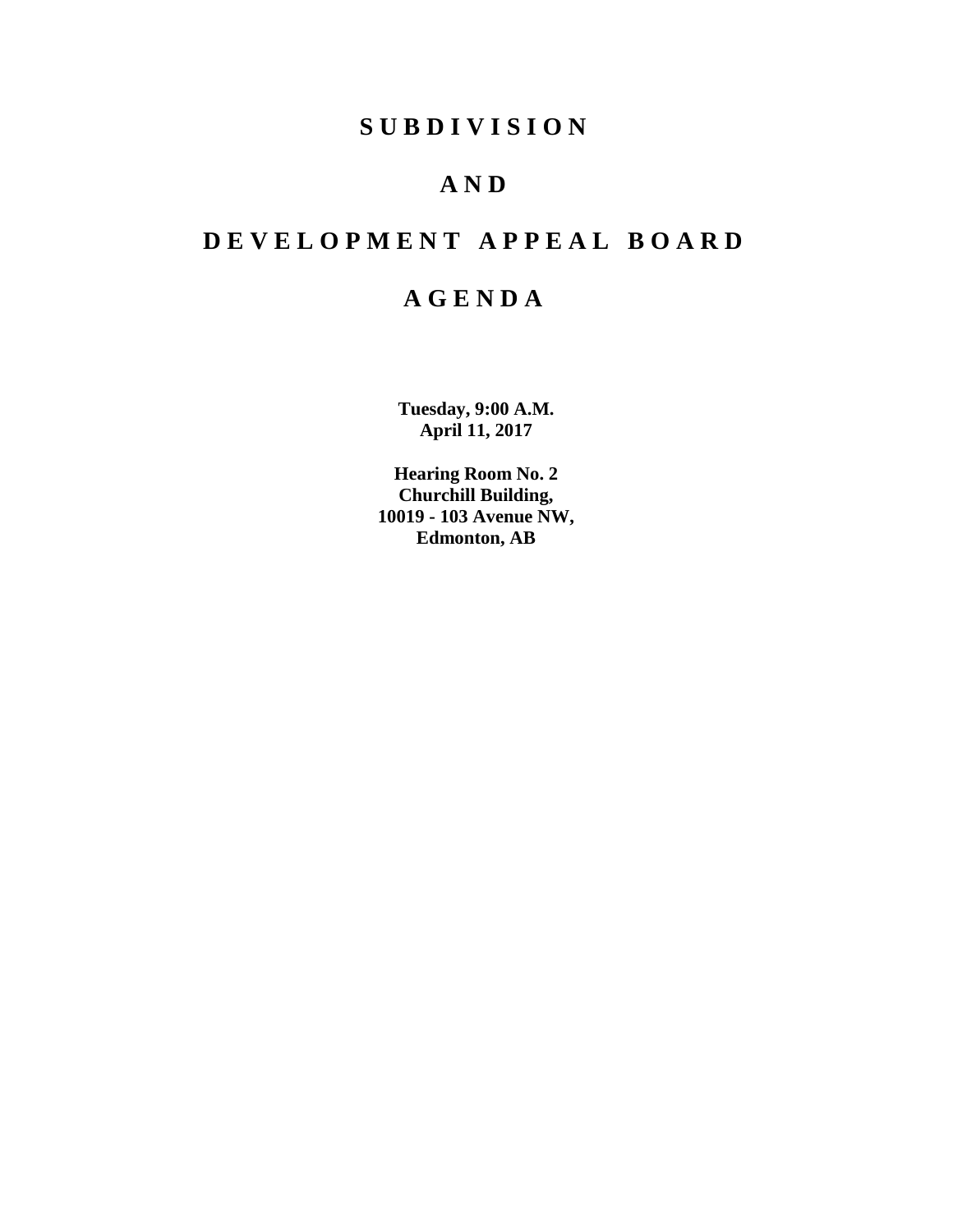### **SUBDIVISION AND DEVELOPMENT APPEAL BOARD HEARING ROOM NO. 2**

|              | 9:00 A.M.    | SDAB-D-17-065 | Continue to operate a Major Home Based<br>Business (Respite Programming – Alberta<br><b>AdaptAbilities Association</b> )      |
|--------------|--------------|---------------|-------------------------------------------------------------------------------------------------------------------------------|
|              |              |               | 8721 - 163 Street NW<br>Project No.: 068508208-006                                                                            |
|              |              |               |                                                                                                                               |
| $\mathbf{H}$ | $10:30$ A.M. | SDAB-D-17-066 | Change the Use from a General Retail Store to<br>Minor Alcohol Sales                                                          |
|              |              |               | 3707 - 8 Avenue SW<br>Project No.: 229909807-005                                                                              |
|              |              |               |                                                                                                                               |
|              | <b>NOTE:</b> |               | Unless otherwise stated, all references to "section numbers" refer to<br>the authority under the Edmonton Zoning Bylaw 12800. |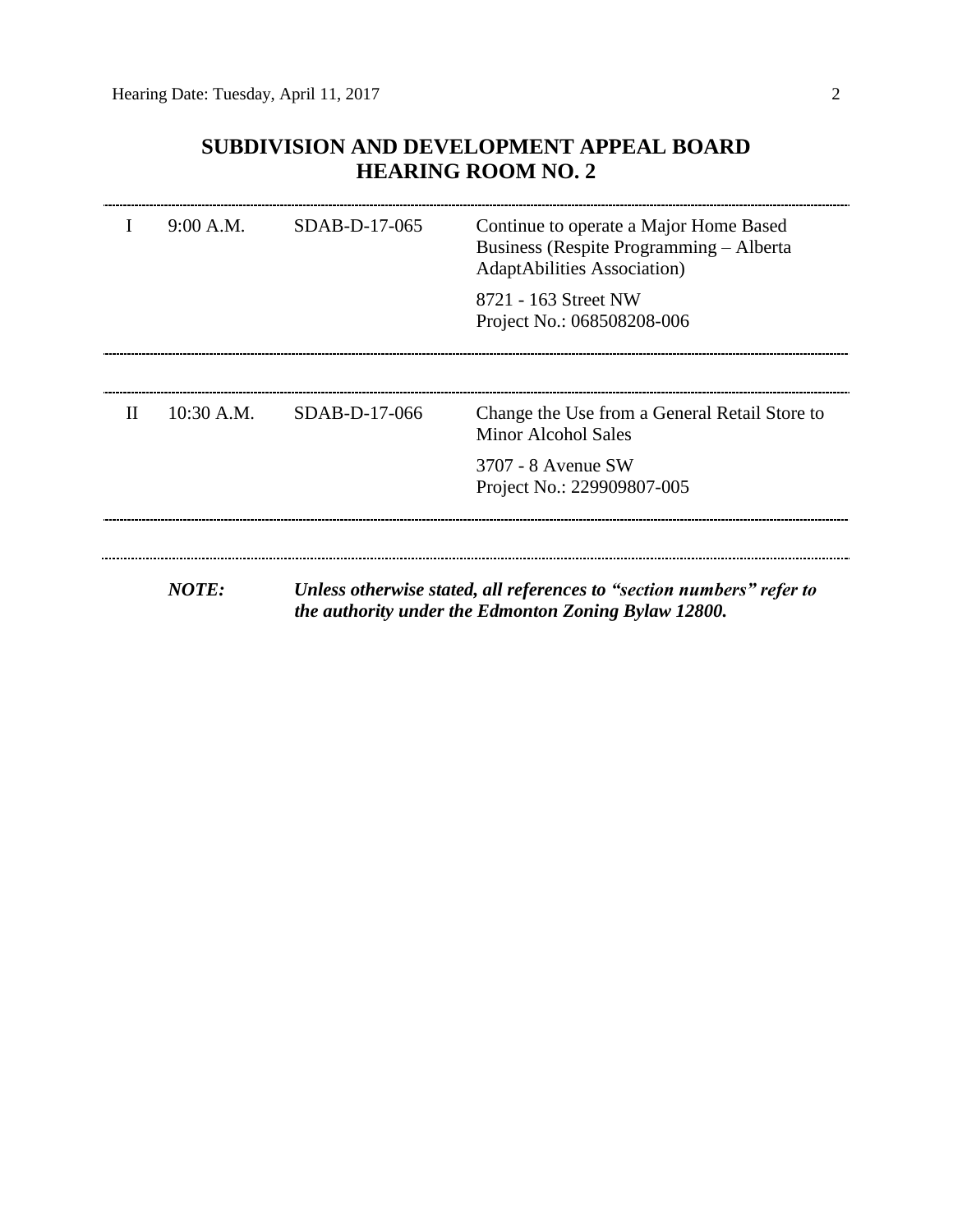| <u>ITEM I: 9:00 A.M.</u> |                                                        | <b>FILE: SDAB-D-17-065</b>                                                                                               |
|--------------------------|--------------------------------------------------------|--------------------------------------------------------------------------------------------------------------------------|
|                          | AN APPEAL FROM THE DECISION OF THE DEVELOPMENT OFFICER |                                                                                                                          |
|                          | <b>APPELLANT:</b>                                      |                                                                                                                          |
|                          | <b>APPLICATION NO.:</b>                                | 068508208-006                                                                                                            |
|                          | <b>APPLICATION TO:</b>                                 | Continue to operate a Major Home Based<br>Business (Respite Programming - Alberta<br><b>AdaptAbilities Association</b> ) |
|                          | <b>DECISION OF THE</b><br>DEVELOPMENT AUTHORITY:       | Refused                                                                                                                  |
|                          | <b>DECISION DATE:</b>                                  | February 24, 2017                                                                                                        |
|                          | <b>DATE OF APPEAL:</b>                                 | March 15, 2017                                                                                                           |
|                          | <b>MUNICIPAL DESCRIPTION</b><br>OF SUBJECT PROPERTY:   | 8721 - 163 STREET NW                                                                                                     |
|                          | <b>LEGAL DESCRIPTION:</b>                              | Plan 6151KS Blk 8 Lot 80                                                                                                 |
|                          | ZONE:                                                  | (RF1) Single Detached Residential Zone                                                                                   |
|                          | <b>OVERLAY:</b>                                        | Mature Neighbourhood Overlay                                                                                             |
|                          | <b>STATUTORY PLAN:</b>                                 | N/A                                                                                                                      |
|                          |                                                        |                                                                                                                          |

### *Grounds for Appeal*

The Appellant provided the following reasons for appealing the decision of the Development Authority:

> Alberta AdaptAbilities Association (hereafter referred to as "AdaptAbilities") is appealing the rejected development application renewing our Home Based Business application, received Thursday, March 2, 2017. AdaptAbilities seeks to continue to operate a Major Home Based Business out of this location under a Discretionary Use permit.

> AdaptAbilities is a nonprofit, CET (Creating Excellence Together) accredited organization and has been operating Meadowlark Respite Centre (hereafter referred to as "Meadowlark") at 8721163 Street for over ten years.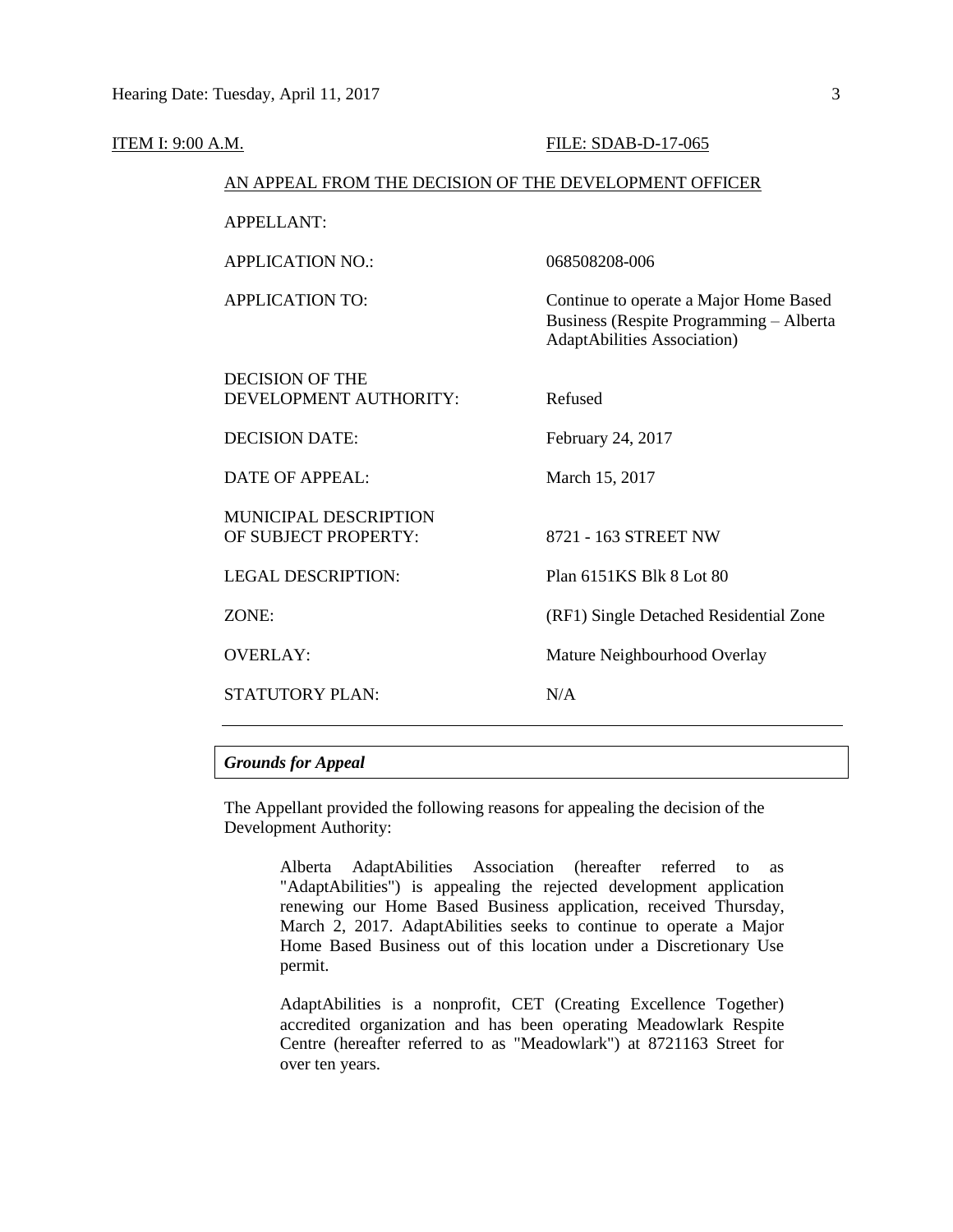AdaptAbilities provides respite care services to children and youth with special needs, providing an opportunity for caregivers and families to take a break from the stresses of raising an individual with special needs, and to tend to life's necessities.

AdaptAbilities is appealing the rejected development permit on the following grounds:

1. Clause 1: The home based business would generate pedestrian or vehicular traffic or parking in excess of that which is characteristic of the RF1 Zone in which is located (Section 75.3), as the development on this block is primarily low-density single detached housing.

This Home Based business has been operational for over ten years. During this time, AdaptAbilities has appealed the decision to reject a major development permit at this location twice. Each time, we have been successful. Over the past ten years, AdaptAbilities has not been notified of any complaints from neighbors or community members on the traffic (vehicular or pedestrian) originating from the organization.

AdaptAbilities purchased Meadowlark Centre as it has a double parking pad, as well as a two car garage. Of the tenants that occupy the main floor of the residence, only one owns a vehicle. This is parked inside the two car garage, leaving ample parking for employees, four of which may be on site at any given time. Most staff utilize Edmonton City Transit and do not drive and although some participants are dropped off by school bus, AdaptAbilities believes that due to the concentration of schools in the area (Afton School, Jasper Place High, St. Francis Xavier, Annunciation Catholic, St. Thomas More & Westlawn to name a few), these drop-offs are not uncharacteristic of the community.

DATS drivers who provide transportation for our youthare cognizant of impeding neighborhood traffic flow, and often utilize the back alley as it is more accessible for both the driver and the participant. Participants are dropped off by parents in the morning, and picked up in the afternoon. Drop off times do not exceed five minutes in length  $\&$  are staggered, which we do not believe adds to congestion within the service road.

AdaptAbilities strives to promote community inclusion for our participants. They are often in the neighborhood walking to the bus, or heading out to volunteer opportunities. As there are multiple schools in the neighborhood, this traffic should not be considered excessive.

2. Clause 2: The Major Home Based Business shall not be allowed if, in the opinion of the Development Officer, such Use would be more appropriately located in a Commercial or Industrial Zone, having regard for the overall compatibility of the Use with the residential character of the area (Section 75.9).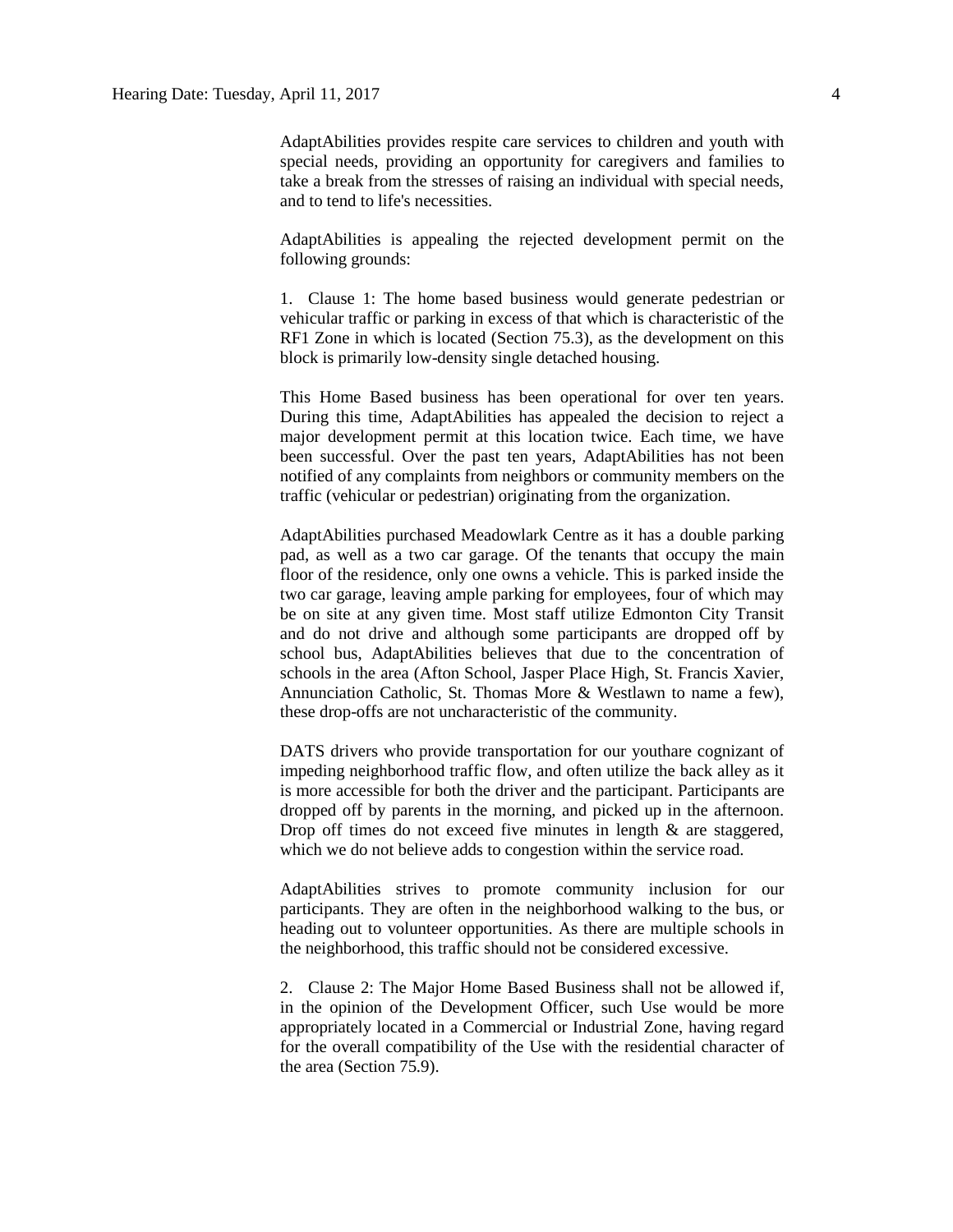As previously stated, AdaptAbilities has been operating out of Meadowlark Centre for over ten years. In addition to this, AdaptAbilities operates a second location in the McKernan community which also operates out of a home. In fact, because of the success of the home based business in McKernan, AdaptAbilities partnered with McKernan Community League, contributed to the construction costs of facility erection, and operates another Respite Centre out of this location to meet the growing demand for services.

AdaptAbilities believes that there are multiple benefits stemming from offering respite services in a home based environment. A home based environment allows participants to play and learn through structured activities in a comfortable and inviting atmosphere. Many participants state that the home based centres are a "home away from home." Most participants accessing Meadowlark Centre also live and play within the Meadowlark community. The majority of youth attend special needs programming at Jasper Place High School. The respite centre offers necessary support and a place to go after school when students are unable to be home alone, unlike their peers.

AdaptAbilities has submitted a Request for Expression of Interest for MacEwan West's redevelopment into a nonprofit hub. We would seek to expand programming into a commercialized space in 2019 if approved. Currently, to minimize traffic and disruption within the neighborhood, AdaptAbilities rents Hosanna Lutheran Church during peak times (summer & winter breaks) to manage increased program participation. Unfortunately, commercial and larger spaces are expensive. In light of the economic downturn, expansion is not feasible at this time.

3. Clause 3: The proposed development to be undertaken at the premises Is considered a Health Services which is neither a Permitted nor Discretionary use in the RF7 Single Detached Residential Zone (Reference Section 770.2 and 170.3) The Proposed development would more appropriately be located in a Commercial Zone having regard for the overall compatibility of the use with the residential character of the area.

As defined in the rejection letter from the City, Health Services use is defined as "[property] used for the provision of physical and mental Health Services on an outpatient basis...Typical Uses include medical and dental offices, health clinics and counselling services." AdaptAbilities does not provide health services and we do not receive funding from the Health Ministry or Alberta Health Services. We provide support and structured programming through essential life skills, expressive arts, and recreation and motor skills. Respite Care is an anomaly, as it does not fit classification requirements within the Health Services or Childcare Acts. AdaptAbilities prides itself in a human rights approach to respite care that is non-clinical in nature. We believe in empowering individuals to make their own choices.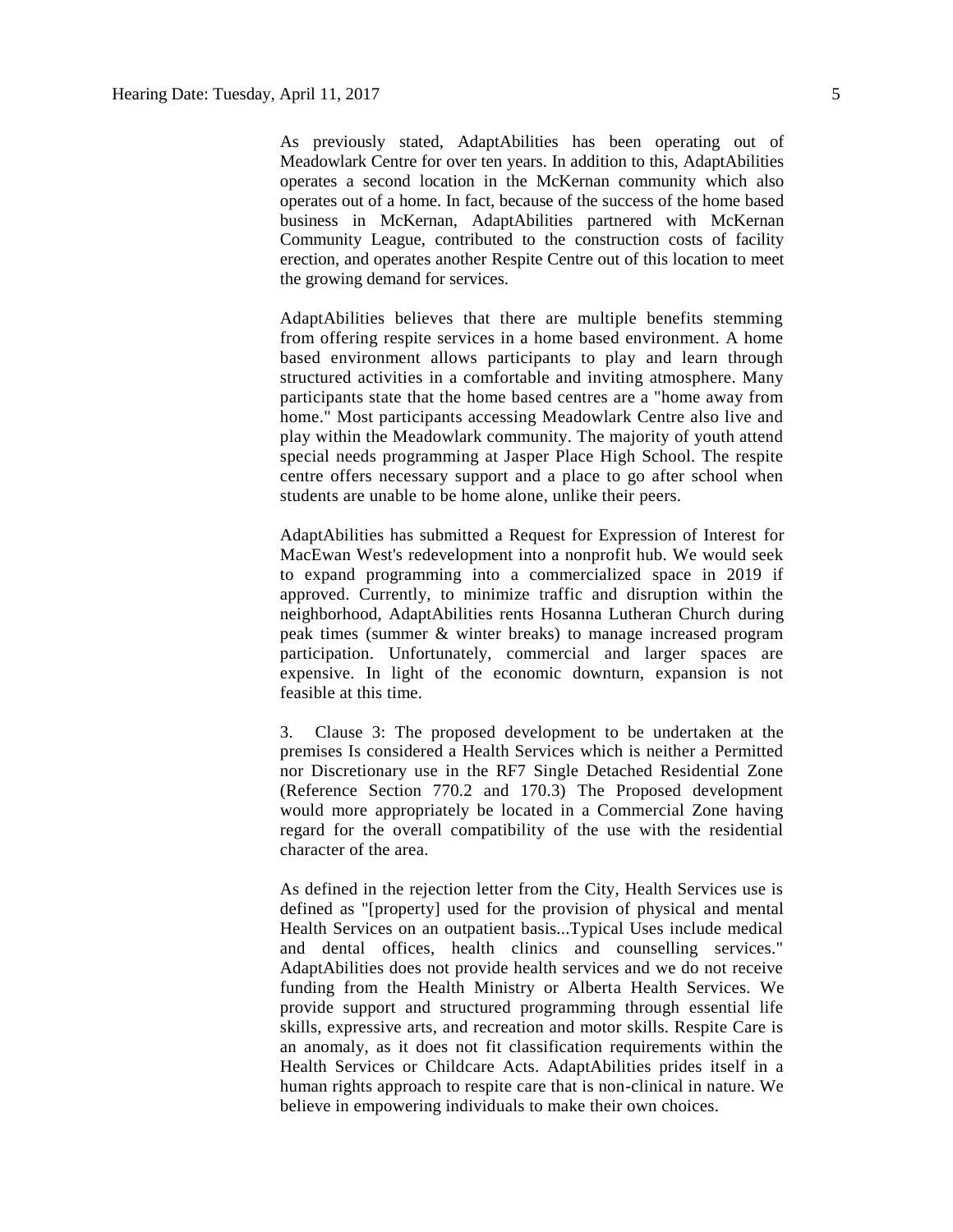We have previously argued against the Health Services use classification, as none of the services provided by the organization are health related in nature and in previous appeals, we were successful in communicating why this classification is unsuitable for our services.

On the grounds listed above, AdaptAbilities seeks to formally appeal the City's decision, and continue to empower individuals with special needs to grow, succeed, and belong. We are hopeful that you would consider a 5 year Discretionary Use Permit. We look forward to the next stage in the appeal process.

#### *General Matters*

#### **Appeal Information:**

The *Municipal Government Act*, RSA 2000, c M-26 states the following:

#### **Grounds for Appeal**

**685(1)** If a development authority

- (a) fails or refuses to issue a development permit to a person,
- (b) issues a development permit subject to conditions, or
- (c) issues an order under section 645,

the person applying for the permit or affected by the order under section 645 may appeal to the subdivision and development appeal board.

#### **Appeals**

- **686(1)** A development appeal to a subdivision and development appeal board is commenced by filing a notice of the appeal, containing reasons, with the board within 14 days,
	- (a) in the case of an appeal made by a person referred to in section 685(1), after
		- (i) the date on which the person is notified of the order or decision or the issuance of the development permit, or

…

**The Refused Development Permit was issued February 24, 2017. A Registered Mail Confirmation indicates that the refused Development Permit was delivered and signed March 2, 2017. The Notice of Appeal was filed March 15, 2017.**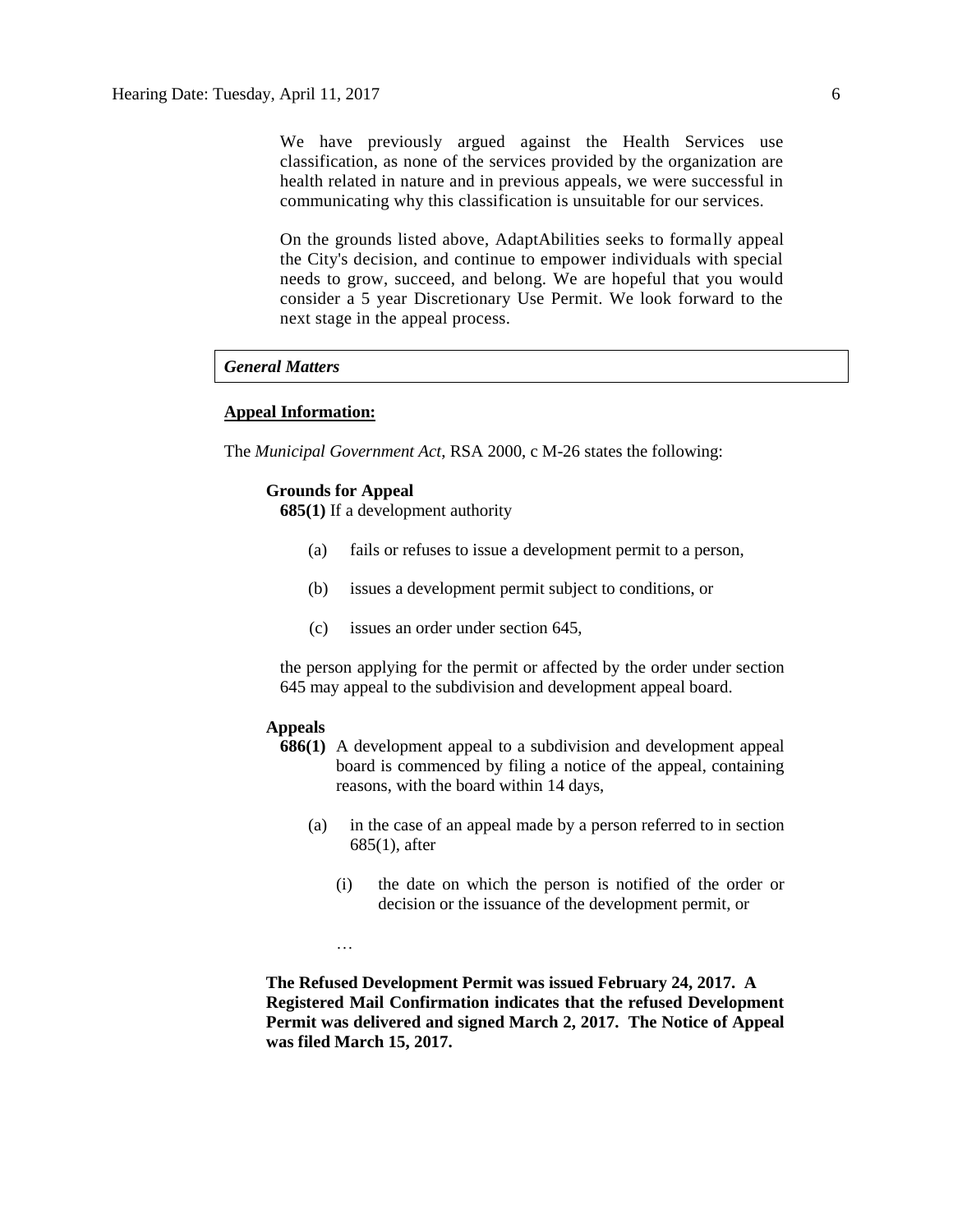#### **Hearing and Decision**

**687(3)** In determining an appeal, the subdivision and development appeal board

…

- (a.1) must comply with the land use policies and statutory plans and, subject to clause (d), the land use bylaw in effect;
	- …
	- (c) may confirm, revoke or vary the order, decision or development permit or any condition attached to any of them or make or substitute an order, decision or permit of its own;
	- (d) may make an order or decision or issue or confirm the issue of a development permit even though the proposed development does not comply with the land use bylaw if, in its opinion,
		- (i) the proposed development would not
			- (A) unduly interfere with the amenities of the neighbourhood, or
			- (B) materially interfere with or affect the use, enjoyment or value of neighbouring parcels of land,
		- and
		- **(ii) the proposed development conforms with the use prescribed for that land or building in the land use bylaw.**

#### **General Provisions from the** *Edmonton Zoning Bylaw:*

Under section 110.3(7), a **Major Home Based Business** is a **Discretionary Use** in the (RF1) Single Detached Residential Zone.

**Health Services** is **neither** a Permitted Use **nor** a Discretionary Use in the (RF1) Single Detached Residential Zone, sections 110.2 and 110.3 respectively.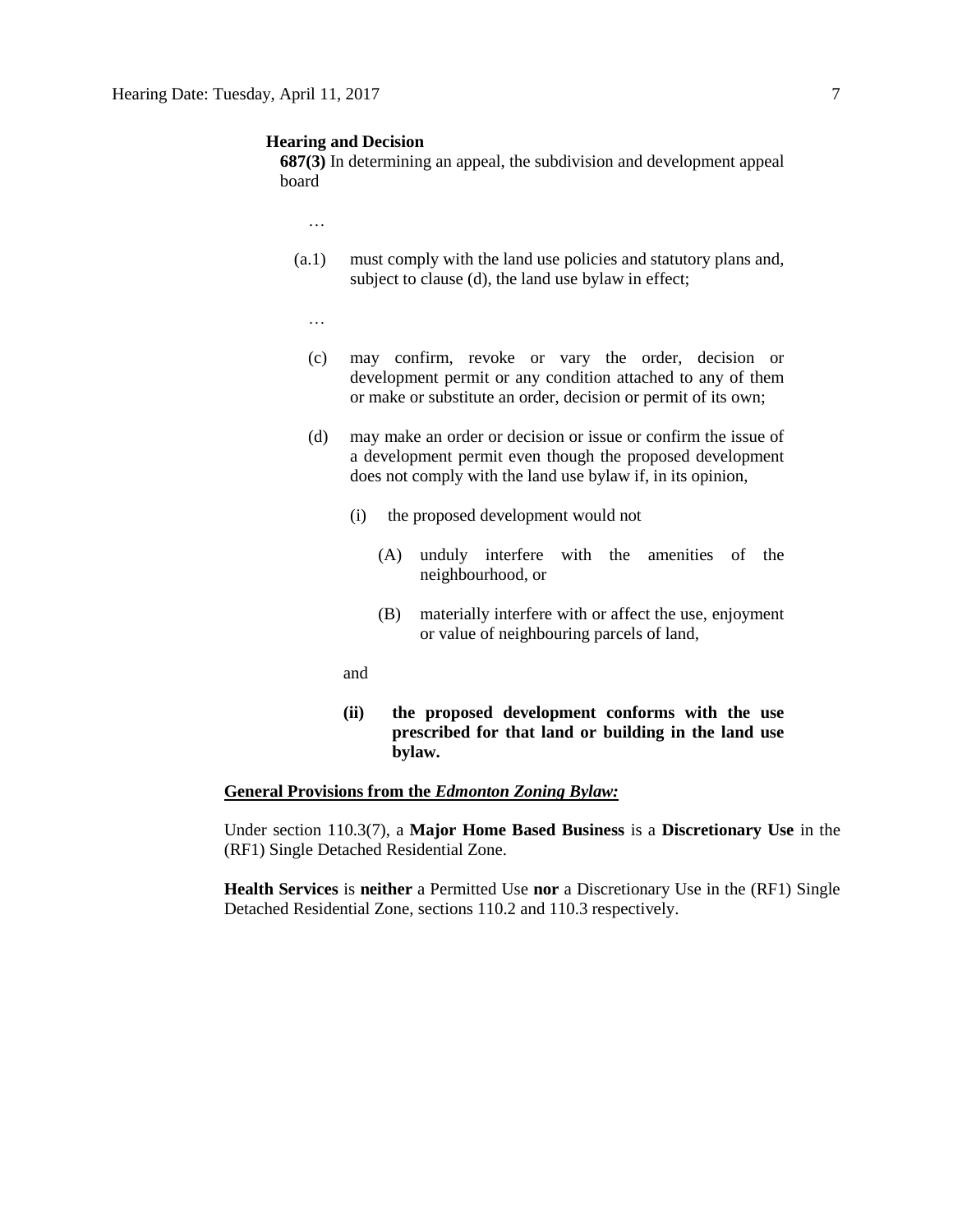#### Under section 7.3(7), **Major Home Based Business** means:

development consisting of the Use of an approved Dwelling or Accessory building by a resident of that Dwelling for one or more businesses that may generate more than one business associated visit per day. The business Use must be secondary to the Residential Use of the building and shall not change the residential character of the Dwelling or Accessory building. The Dwelling may be used as a workplace by a nonresident. This Use includes Bed and Breakfast Operations but does not include General Retail Sales.

#### Under section 7.4(24), **Health Services** means:

development used for the provision of physical and mental Health Services on an out-patient basis. Services may be of a preventive, diagnostic, treatment, therapeutic, rehabilitative, or counseling nature. Typical Uses include medical and dental offices, health clinics and counseling services.

Section 7 provides the following with respect to Use Definitions:

- 7.1 General
	- 1. Uses, as set out in subsections 7.2 through 7.9 inclusive, are grouped according to common functional or physical impact characteristics.
	- 2. Use definitions are used to define the range of Uses, which are Permitted Uses or Discretionary Uses, within the various Zones of this Bylaw.
	- 3. The following guidelines shall be applied in interpreting the Use definitions:
		- a. the typical purposes or activities, which may be listed in the definitions, are not intended to be exclusive or restrictive;
		- b. where specific purposes or activities do not conform to any Use definition or generally conform to the wording of two or more Use definitions, the Development Officer may, at their discretion, deem that the purposes or activities conform to and are included in that Use which they consider to be the most appropriate. In such a case, the Use shall be considered a Discretionary Use, whether or not the Use is listed as a Permitted Use or Discretionary Use within the applicable Zone; and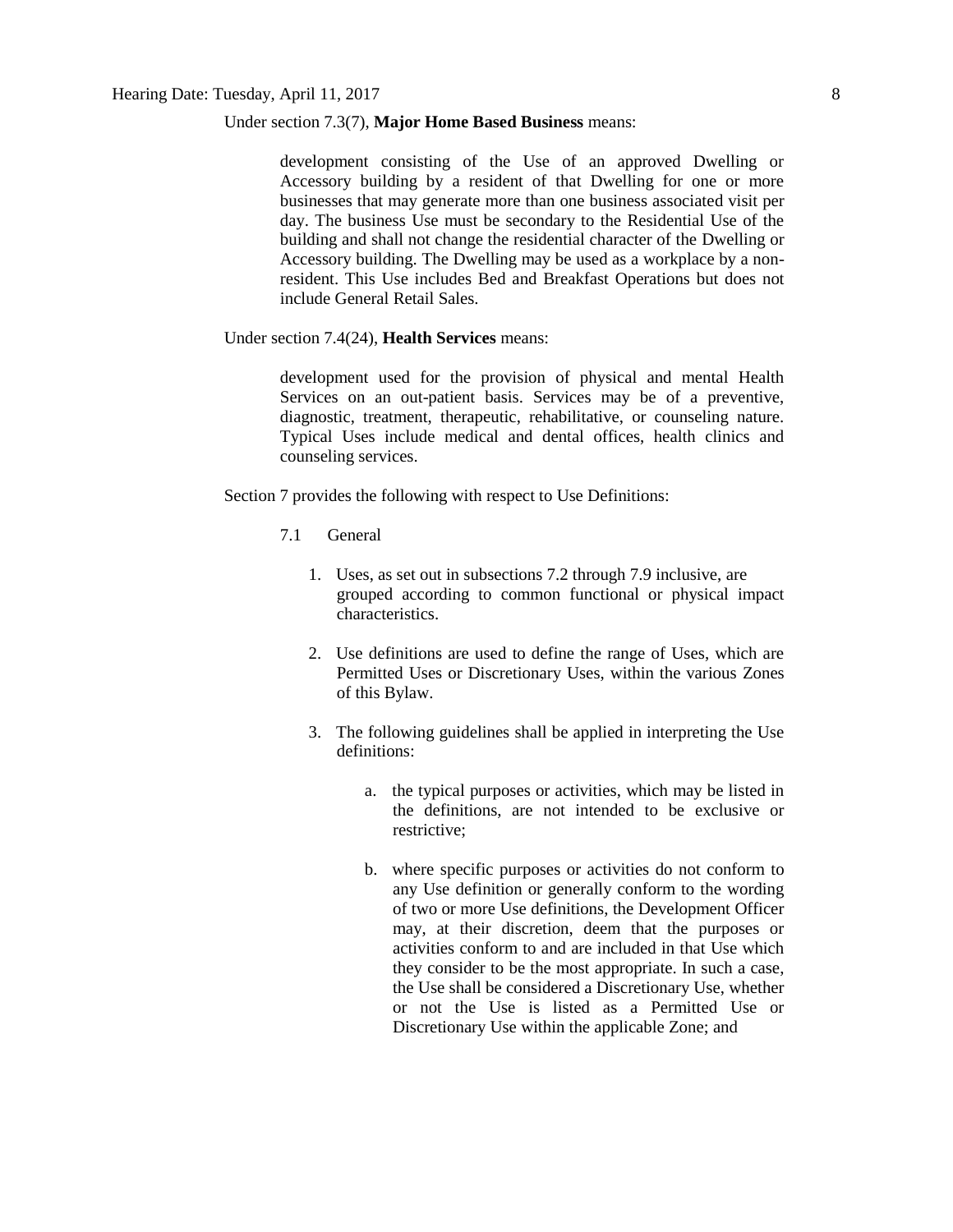c. the headings such as Residential Uses or Commercial Uses do not mean that the Uses listed under these headings are permitted only in Residential or Commercial Zones of this Bylaw. Reference must be made to the lists of Permitted Uses and Discretionary Uses within each Zone.

Under section 6.1(117), **Use** means:

the purposes or activities for which a piece of land or its buildings are designed, arranged, developed or intended, or for which it is occupied or maintained.

#### Section 110.1 states that the **General Purpose** of the **(RF1) Single Detached Residential Zone** is:

…to provide for Single Detached Housing while allowing other forms of small scale housing in the form of Secondary Suites, Semi-detached Housing and Duplex Housing under certain conditions.

Section 814.1 states that the **General Purpose** of the **Mature Neighbourhood Overlay** is:

…to ensure that new low density development in Edmonton's mature residential neighbourhoods is sensitive in scale to existing development, maintains the traditional character and pedestrian-friendly design of the streetscape, ensures privacy and sunlight penetration on adjacent properties and provides opportunity for discussion between applicants and neighbouring affected parties when a development proposes to vary the Overlay regulations.

#### *Major Home Based Business regulations*

Section 75.3 states:

the Major Home Based Business shall not generate pedestrian or vehicular traffic, or parking, in excess of that which is characteristic of the Zone in which it is located.

Section 75.9 states:

the Major Home Based Business shall not be allowed if, in the opinion of the Development Officer, such Use would be more appropriately located in a Commercial or Industrial Zone having regard for the overall compatibility of the Use with the residential character of the area.

#### **Development Officer's Determination:**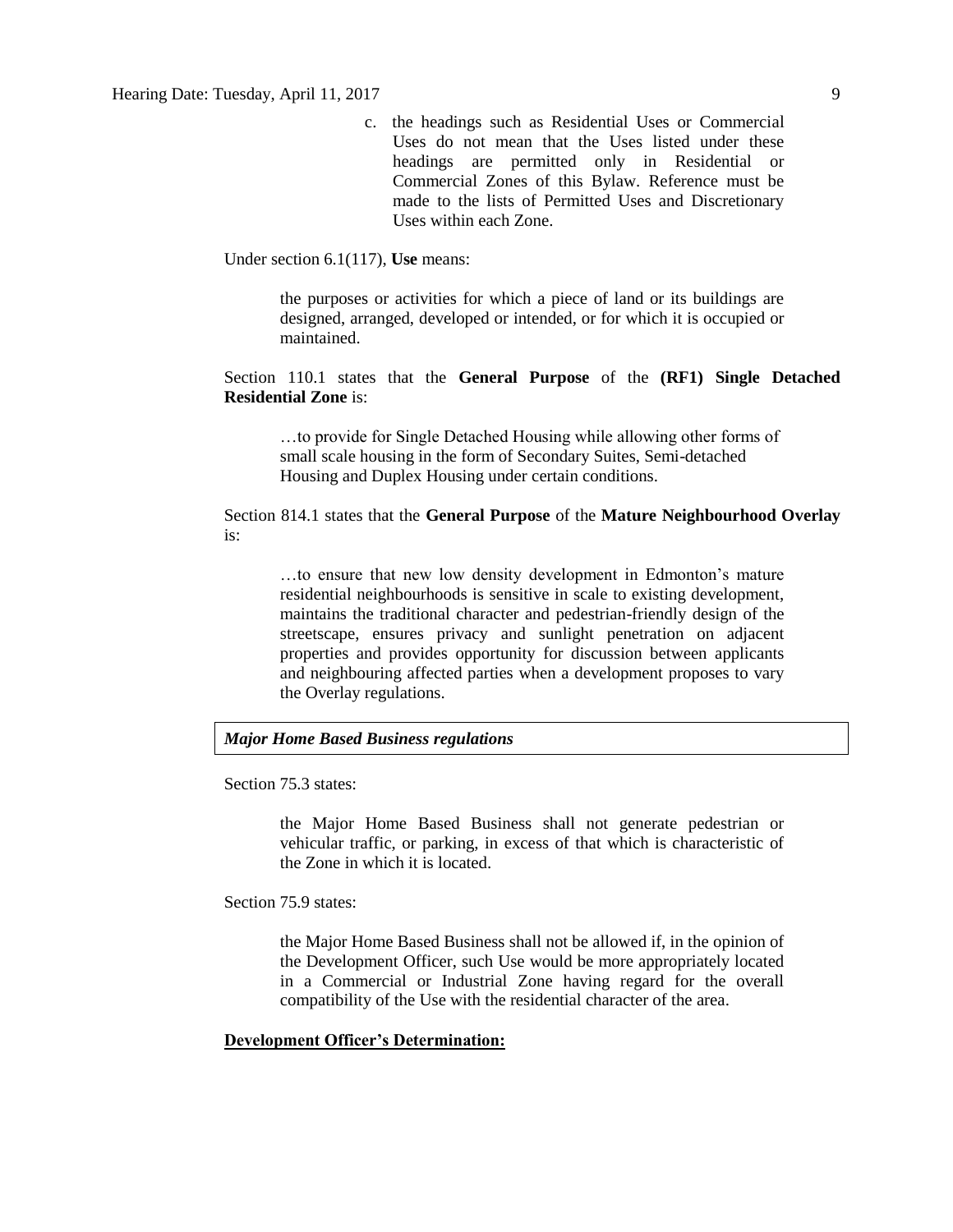**1. The Major Home Based Business would generate pedestrian or vehicular traffic, or parking, in excess of that which is characteristic of the RF1 Zone in which it is located (Section 75.3), the development on this block is primarily low-density Single Detached Housing.**

**2. The Major Home Based Business shall not be allowed if, in the opinion of the Development Officer, such Use would be more appropriately located in a Commercial or Industrial Zone having regard for the overall compatibility of the Use with the residential character of the area. (Section 75.9).**

**- The proposed development to be undertaken at the premises is considered as a Health Services Use, which is neither a Permitted nor Discretionary use in the RF1 Single Detached Residential Zone (Reference Section 110.2 and 110.3). The Proposed development would more appropriately be located in a Commercial Zone having regard for the overall compatibility of the use with the residential character of the area.**

#### **ADVISEMENTS**

**Unless otherwise stated, all above references to section numbers refer to the authority under the Edmonton Zoning Bylaw 12800.**

**Health Services means development used for the provision of physical and mental Health Services on an out-patient basis. Services may be of a preventive, diagnostic, treatment, therapeutic, rehabilitative, or counseling nature. Typical Uses include medical and dental offices, health clinics and counseling services. (Section 7.4.24).** [unedited].

| <b>Application Number   Description</b> |                                                                                                                                                            | <b>Decision</b>                                                                                                                                                                                                                                                                                                                                                                                                                                                   |
|-----------------------------------------|------------------------------------------------------------------------------------------------------------------------------------------------------------|-------------------------------------------------------------------------------------------------------------------------------------------------------------------------------------------------------------------------------------------------------------------------------------------------------------------------------------------------------------------------------------------------------------------------------------------------------------------|
| SDAB-D-10-315                           | To continue to operate a<br>Major Home Based<br>Business (Alberta Adapt<br>Abilities Association,<br>program development for<br>6 special needs children). | October 15, 2010:<br>that the appeal be ALLOWED and<br>the DEVELOPMENT GRANTED<br>and the excess of two non-resident<br>employees in the maximum<br>allowable number of non-resident<br>employees working on site at any<br>one time and the outdoor business<br>activity associated with the business<br>in the form of recreation in the Rear<br>Yard by the children and youth of<br>the respite program be permitted,<br>subject to the following conditions: |

*Previous Subdivision and Development Appeal Board Decisions*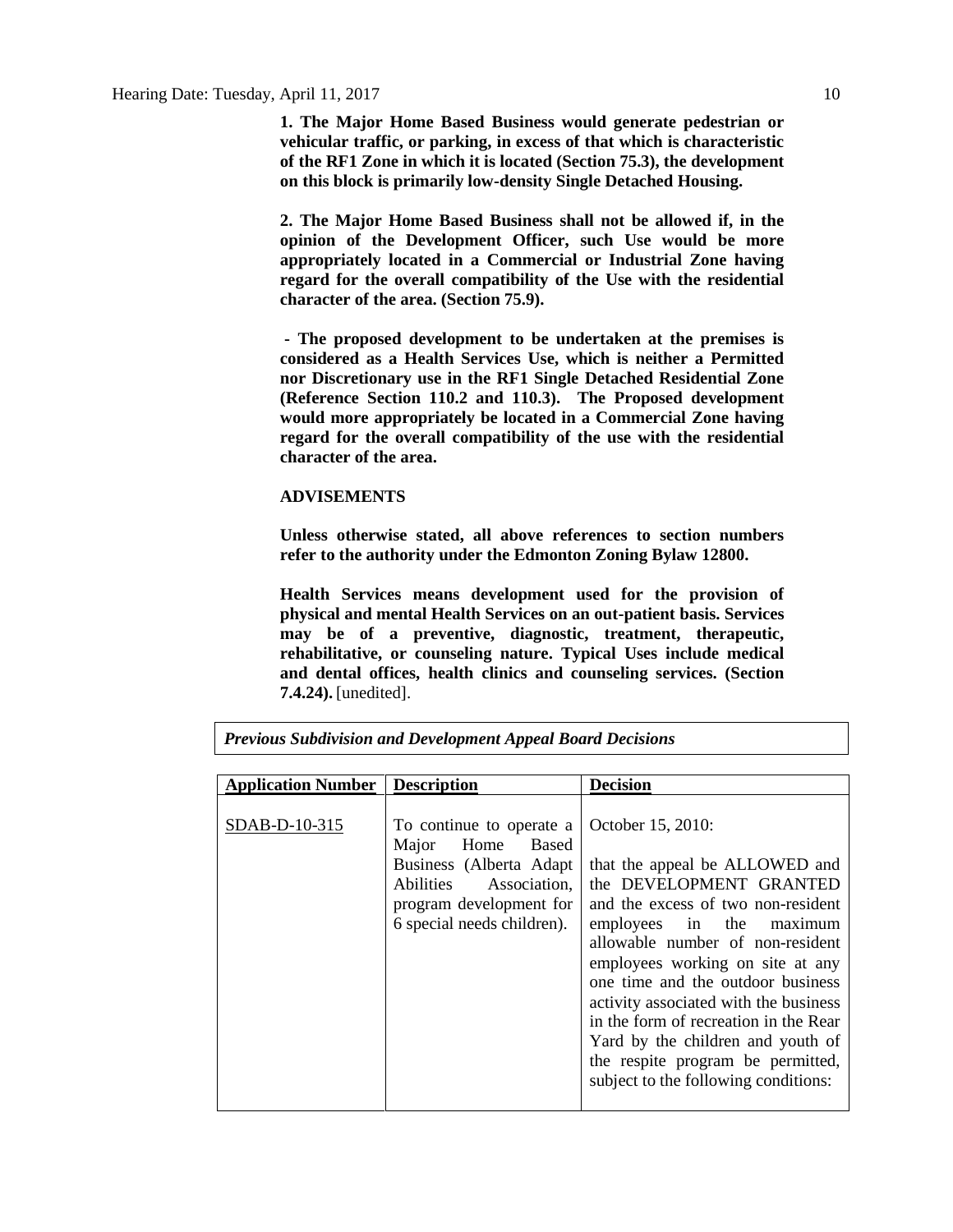|  | 1.the Major Home Based Business<br>is approved for a period of two<br>years and is valid until October 15,<br>2012;                                                                                       |
|--|-----------------------------------------------------------------------------------------------------------------------------------------------------------------------------------------------------------|
|  | 2.the Major Home Based Business<br>shall provide respite programs and<br>services for special needs children<br>and youth and their parents to a<br>maximum of 8 children at any one<br>time;             |
|  | 3.an employee of Alberta Adapt<br>Abilities Association must be a full<br>time resident on this site;                                                                                                     |
|  | 4.the number of non-resident<br>employees or business partners<br>working on site shall not exceed<br>four at any one time;                                                                               |
|  | 5.the existing Detached Garage<br>shall be used to provide the required<br>on-site parking in accordance with<br>Section 54.2, Schedule $1(5)$ of the<br>Edmonton Zoning Bylaw;                           |
|  | 6. there shall be no exterior display<br>or advertisement other than an<br>identification plaque or Sign a<br>maximum of 8 inches by 12 inches<br>in size located on the Dwelling;                        |
|  | 7. there shall be no mechanical or<br>electrical equipment used that<br>creates external noise, or visible and<br>audible interference<br>with<br>home<br>electronics equipment in adjacent<br>Dwellings; |
|  | 8.the Major Home Based Business<br>shall not generate pedestrian<br><b>or</b><br>vehicular traffic, or parking,<br>in<br>excess of that which is characteristic<br>of the Zone in which it is located;    |
|  | 9.there shall be no outdoor storage<br>materials<br>of<br><b>or</b><br>equipment<br>associated with the business on the<br>subject site.                                                                  |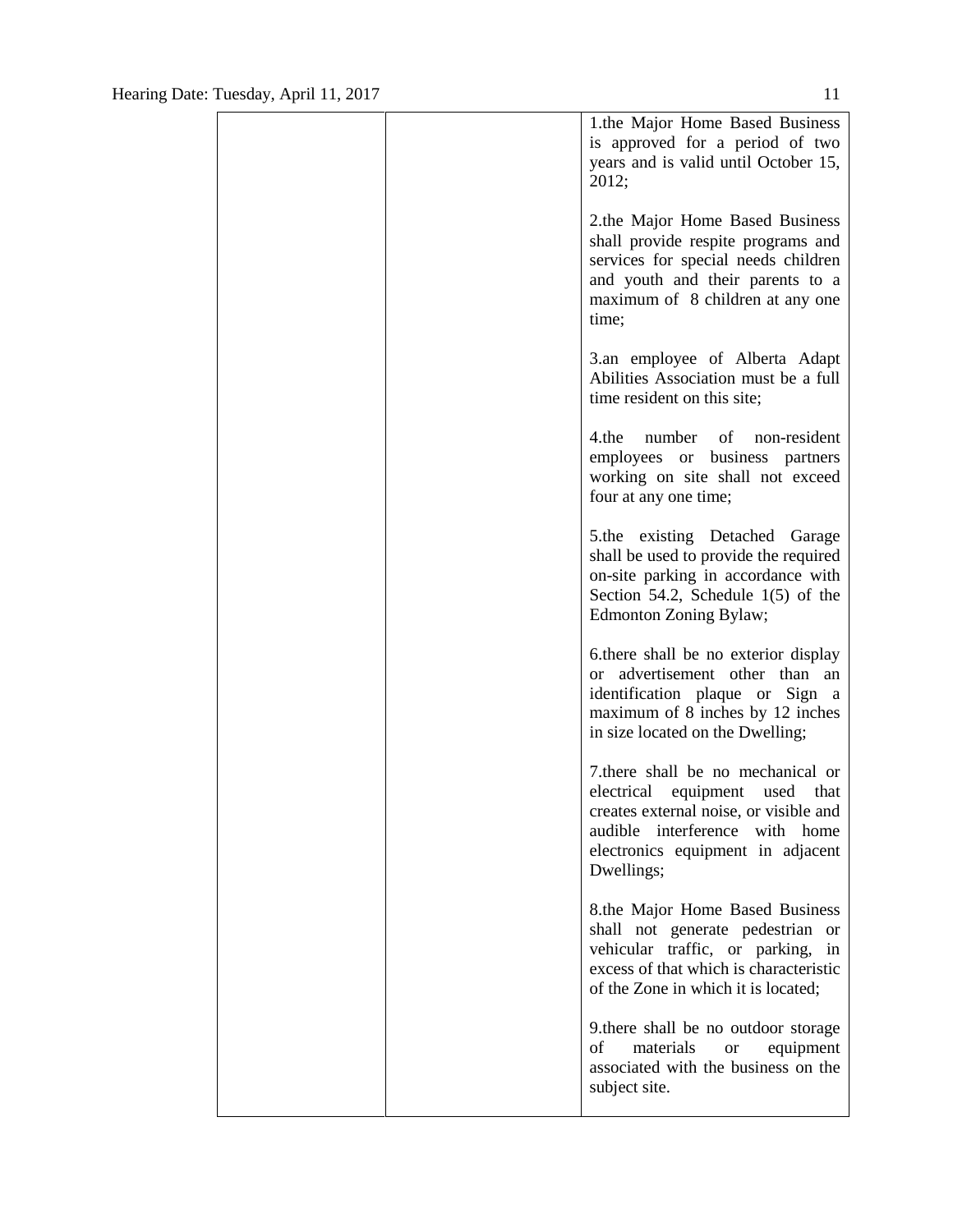|               |                                                                                                     | 10.the Major Home Based Business<br>shall not change the principal<br>character or external appearance of<br>Dwelling or Accessory<br>the<br>buildings.                                                                                                                                                                                                                                                                                                                                                                                                                     |
|---------------|-----------------------------------------------------------------------------------------------------|-----------------------------------------------------------------------------------------------------------------------------------------------------------------------------------------------------------------------------------------------------------------------------------------------------------------------------------------------------------------------------------------------------------------------------------------------------------------------------------------------------------------------------------------------------------------------------|
|               |                                                                                                     | The Applicant should note that the<br>Major Home Based<br><b>Business</b><br>Adapt<br>(Alberta)<br>Abilities<br>Association, program development<br>for eight special needs children) has<br>only been approved for the time set<br>out in this decision and will expire<br>on October 15, 2012. If the<br>Applicant wishes to continue the<br>use beyond the time permitted, a<br>new application must be made to<br>the Planning and Development<br>Department. A business license<br>DOES NOT extend the time for<br>which this approval by the Board<br>has been given. |
| SDAB-D-07-166 | To operate a Major Home<br>Based Business (Alberta<br>Abilities<br>Adapt<br>Association,<br>program | August 3, 2007;<br>that the appeal be ALLOWED and<br>the DEVELOPMENT GRANTED                                                                                                                                                                                                                                                                                                                                                                                                                                                                                                |
|               | development for special                                                                             | subject to the following conditions:                                                                                                                                                                                                                                                                                                                                                                                                                                                                                                                                        |
|               | needs children).                                                                                    | 1. that the development is approved<br>for a period of three years and is<br>valid until August 10, 2010;                                                                                                                                                                                                                                                                                                                                                                                                                                                                   |
|               |                                                                                                     | 2.that the Major Home Based<br>Business provide respite programs<br>and services for special needs<br>children and youth and their parents<br>to a maximum of 6 children at any<br>one time:                                                                                                                                                                                                                                                                                                                                                                                |
|               |                                                                                                     | 3. that an employee of Alberta Adapt<br>Abilities Association shall be a full<br>time resident on this site;                                                                                                                                                                                                                                                                                                                                                                                                                                                                |
|               |                                                                                                     | 4.that the number of non-resident<br>employees or business partners<br>working on-site shall not exceed                                                                                                                                                                                                                                                                                                                                                                                                                                                                     |
|               |                                                                                                     | four at any one time;                                                                                                                                                                                                                                                                                                                                                                                                                                                                                                                                                       |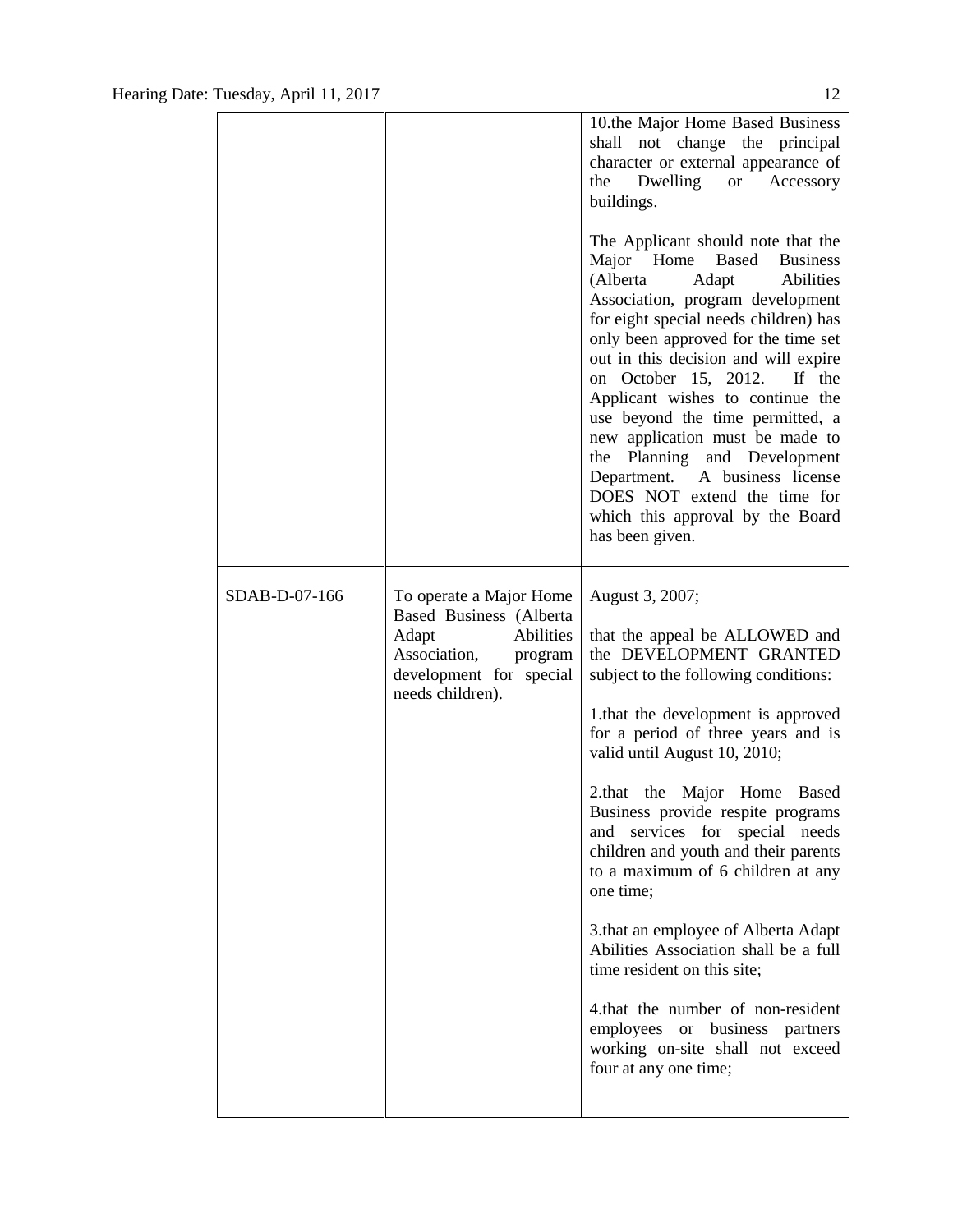|  | 5. there shall be no exterior display<br>advertisement other than an<br>$\alpha$<br>identification plaque or Sign a<br>maximum of 8 inches by 12 inches<br>in size located on the Dwelling;                                                                                                                                                                                                                                                                                                                                                   |
|--|-----------------------------------------------------------------------------------------------------------------------------------------------------------------------------------------------------------------------------------------------------------------------------------------------------------------------------------------------------------------------------------------------------------------------------------------------------------------------------------------------------------------------------------------------|
|  | 6.there shall be no mechanical or<br>electrical equipment used that<br>creates external noise, or visible and<br>audible interference with home<br>electronics equipment in adjacent<br>Dwellings;                                                                                                                                                                                                                                                                                                                                            |
|  | 7.the Major Home Based Business<br>shall not generate pedestrian or<br>vehicular traffic, or parking, in<br>excess of that which is characteristic<br>of the Zone in which it is located;                                                                                                                                                                                                                                                                                                                                                     |
|  | 8. there shall be no outdoor business<br>activity, or outdoor storage of<br>material or equipment associated<br>with the business. Indoor storage<br>related to the business activity shall<br>be allowed in either the Dwelling or<br>Accessory buildings;                                                                                                                                                                                                                                                                                   |
|  | 9.the Major Home Based Business<br>shall not change the principal<br>character or external appearance of<br>the Dwelling or Accessory<br>buildings.                                                                                                                                                                                                                                                                                                                                                                                           |
|  | The Applicant should note that the<br>Major<br>Home<br>Based<br><b>Business</b><br>(Alberta<br>Adapt<br>Abilities<br>Association, program development<br>for special needs children) Use has<br>only been approved for the time set<br>out in this decision.<br>If the<br>Applicant wishes to continue the<br>use beyond the time permitted, a<br>new application must be made to<br>Planning and Development<br>the<br>Department. A business license<br>DOES NOT extend the time for<br>which this approval by the Board<br>has been given. |
|  |                                                                                                                                                                                                                                                                                                                                                                                                                                                                                                                                               |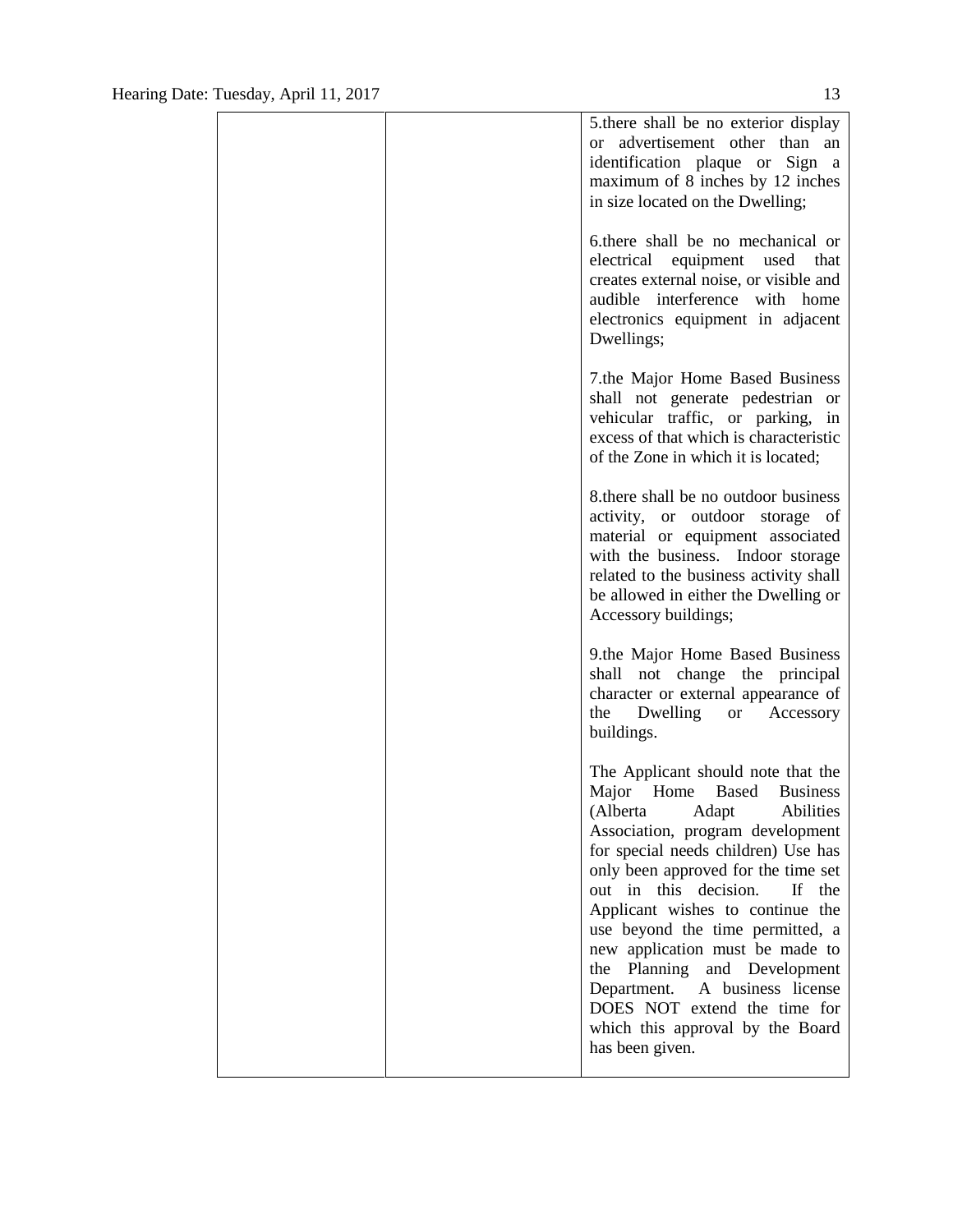### Notice to Applicant/Appellant

Provincial legislation requires that the Subdivision and Development Appeal Board issue its official decision in writing within fifteen days of the conclusion of the hearing. Bylaw No. 11136 requires that a verbal announcement of the Board's decision shall be made at the conclusion of the hearing of an appeal, but the verbal decision is not final nor binding on the Board until the decision has been given in writing in accordance with the *Municipal Government Act.*

\_\_\_\_\_\_\_\_\_\_\_\_\_\_\_\_\_\_\_\_\_\_\_\_\_\_\_\_\_\_\_\_\_\_\_\_\_\_\_\_\_\_\_\_\_\_\_\_\_\_\_\_\_\_\_\_\_\_\_\_\_\_\_\_\_\_\_\_\_\_\_\_

\_\_\_\_\_\_\_\_\_\_\_\_\_\_\_\_\_\_\_\_\_\_\_\_\_\_\_\_\_\_\_\_\_\_\_\_\_\_\_\_\_\_\_\_\_\_\_\_\_\_\_\_\_\_\_\_\_\_\_\_\_\_\_\_\_\_\_\_\_\_\_\_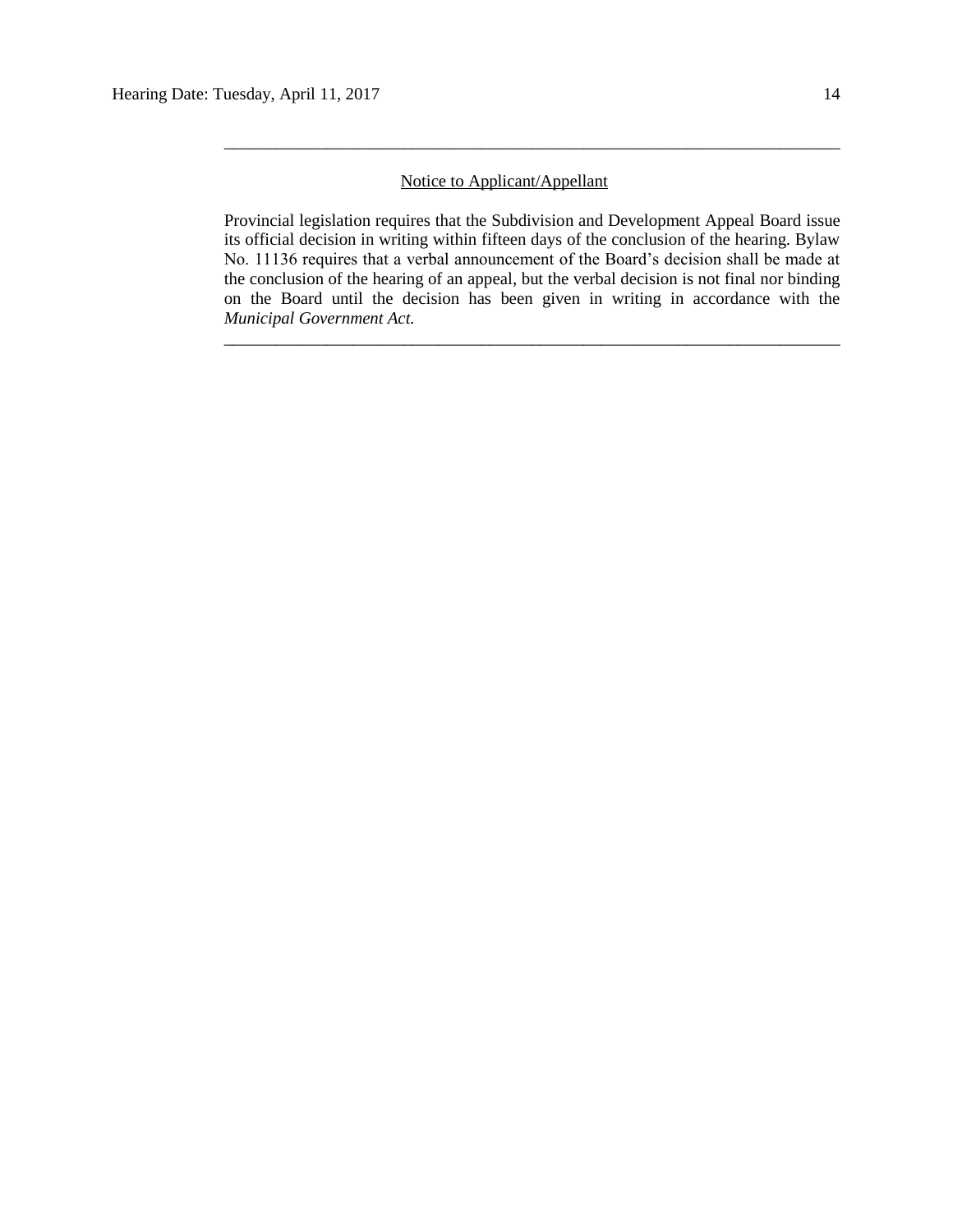| <b>Imónton</b>                                                                                                                                |                                                                                                                                                                                                                                                          | Project Number: 68508208-006<br><b>Application Date:</b><br>DEC 19, 2016<br>Printed:<br>February 24, 2017 at 2:59 PM |  |  |  |
|-----------------------------------------------------------------------------------------------------------------------------------------------|----------------------------------------------------------------------------------------------------------------------------------------------------------------------------------------------------------------------------------------------------------|----------------------------------------------------------------------------------------------------------------------|--|--|--|
| <b>Application for</b>                                                                                                                        |                                                                                                                                                                                                                                                          | 1 of 2<br>Page:                                                                                                      |  |  |  |
|                                                                                                                                               | <b>Home Occupation</b>                                                                                                                                                                                                                                   |                                                                                                                      |  |  |  |
| This document is a Development Permit Decision for the development application described below.                                               |                                                                                                                                                                                                                                                          |                                                                                                                      |  |  |  |
| Applicant                                                                                                                                     | Property Address(es) and Legal Description(s)<br>Plan 6151KS Blk 8 Lot 80                                                                                                                                                                                |                                                                                                                      |  |  |  |
|                                                                                                                                               | <b>Specific Address(es)</b>                                                                                                                                                                                                                              |                                                                                                                      |  |  |  |
|                                                                                                                                               | Suite:<br>8721 - 163 STREET NW                                                                                                                                                                                                                           |                                                                                                                      |  |  |  |
|                                                                                                                                               | Entryway: 8721 - 163 STREET NW                                                                                                                                                                                                                           |                                                                                                                      |  |  |  |
| <b>Scope of Application</b><br>To continue to operate a Major Home Based Business (Respite Programming - ALBERTA ADAPTABILITIES ASSOCIATION). |                                                                                                                                                                                                                                                          |                                                                                                                      |  |  |  |
| <b>Permit Details</b>                                                                                                                         |                                                                                                                                                                                                                                                          |                                                                                                                      |  |  |  |
| # of businesss related visits/day: 14<br>Administration Office Only?: N<br>Class of Permit:                                                   | # of vehicles at one time: 2<br>Business has Trailers or Equipment?: N<br>Description of Business: Home-Based Respite Programming for<br>people with Special Needs, Enhancing<br>Motor, Life & Expressive Arts Skills<br>through a Human Rights Approach |                                                                                                                      |  |  |  |
| Do you live at the property?: N<br>Outdoor storage on site?: N                                                                                | <b>Expiry Date:</b>                                                                                                                                                                                                                                      |                                                                                                                      |  |  |  |
| I/We certify that the above noted details are correct.                                                                                        |                                                                                                                                                                                                                                                          |                                                                                                                      |  |  |  |
| Applicant signature:                                                                                                                          |                                                                                                                                                                                                                                                          |                                                                                                                      |  |  |  |
| <b>Development Application Decision</b><br>Refused                                                                                            |                                                                                                                                                                                                                                                          |                                                                                                                      |  |  |  |
|                                                                                                                                               |                                                                                                                                                                                                                                                          |                                                                                                                      |  |  |  |
|                                                                                                                                               |                                                                                                                                                                                                                                                          |                                                                                                                      |  |  |  |
|                                                                                                                                               |                                                                                                                                                                                                                                                          |                                                                                                                      |  |  |  |
| THIS IS NOT A PERMIT                                                                                                                          |                                                                                                                                                                                                                                                          |                                                                                                                      |  |  |  |
|                                                                                                                                               |                                                                                                                                                                                                                                                          |                                                                                                                      |  |  |  |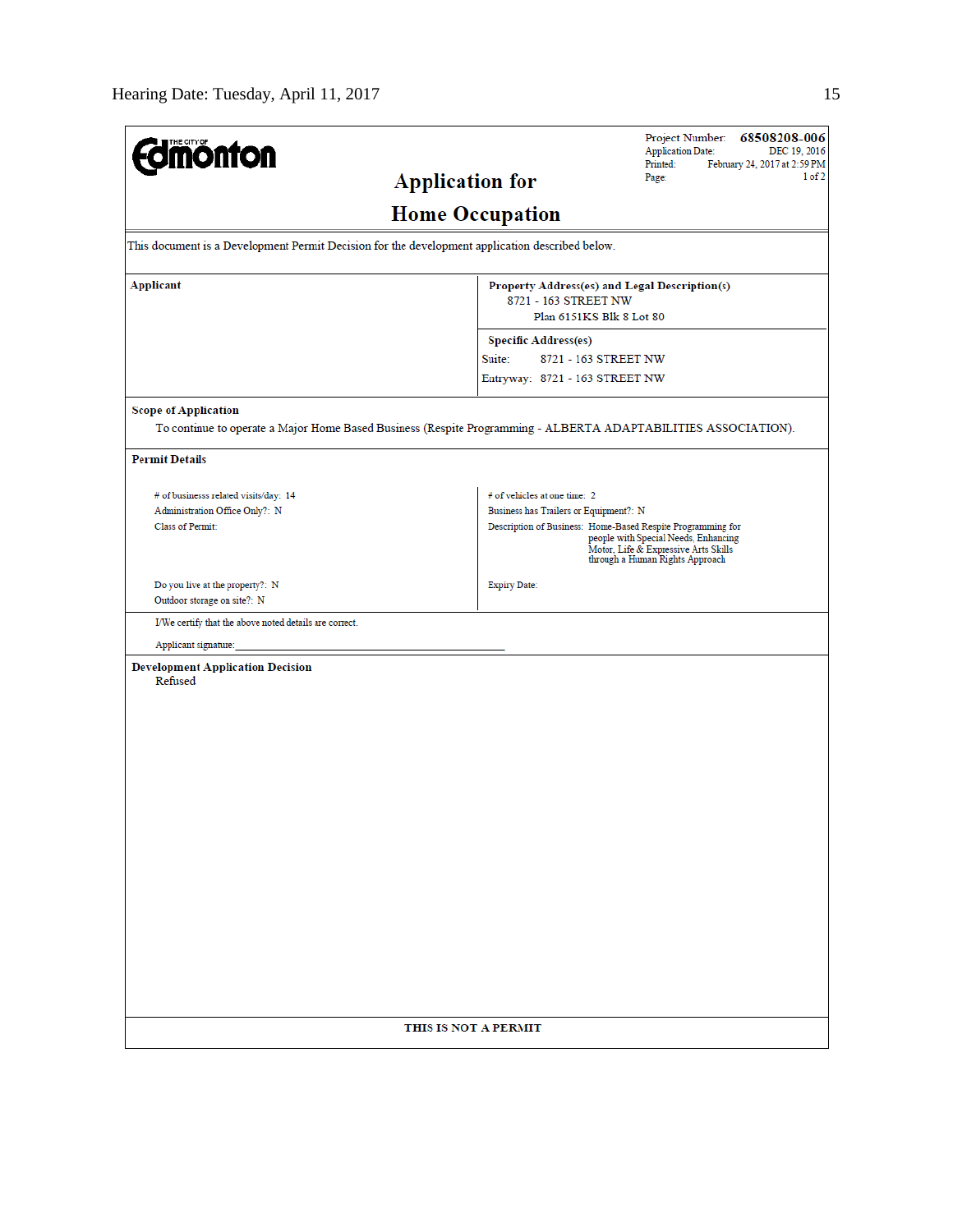| <b>iönfon</b>                               |                                                                                       |                        |          | Project Number:<br>68508208-006<br><b>Application Date:</b><br>DEC 19, 2016<br>Printed:<br>February 24, 2017 at 2:59 PM                                                                                                                                                                                                                                                                |
|---------------------------------------------|---------------------------------------------------------------------------------------|------------------------|----------|----------------------------------------------------------------------------------------------------------------------------------------------------------------------------------------------------------------------------------------------------------------------------------------------------------------------------------------------------------------------------------------|
|                                             |                                                                                       | <b>Application for</b> |          | $2$ of $2$<br>Page:                                                                                                                                                                                                                                                                                                                                                                    |
|                                             |                                                                                       | <b>Home Occupation</b> |          |                                                                                                                                                                                                                                                                                                                                                                                        |
| <b>Reason for Refusal</b>                   | The proposed development is refused for the following reasons:                        |                        |          |                                                                                                                                                                                                                                                                                                                                                                                        |
| Detached Housing.                           |                                                                                       |                        |          | 1. The Major Home Based Business would generate pedestrian or vehicular traffic, or parking, in excess of that which is<br>characteristic of the RF1 Zone in which it is located (Section 75.3), the development on this block is primarily low-density Single                                                                                                                         |
|                                             | residential character of the area. (Section 75.9).                                    |                        |          | 2. The Major Home Based Business shall not be allowed if, in the opinion of the Development Officer, such Use would be more<br>appropriately located in a Commercial or Industrial Zone having regard for the overall compatibility of the Use with the                                                                                                                                |
| with the residential character of the area. |                                                                                       |                        |          | - The proposed development to be undertaken at the premises is considered as a Health Services Use, which is neither a Permitted<br>nor Discretionary use in the RF1 Single Detached Residential Zone (Reference Section 110.2 and 110.3). The Proposed<br>development would more appropriately be located in a Commercial Zone having regard for the overall compatibility of the use |
| <b>ADVISEMENTS</b>                          |                                                                                       |                        |          |                                                                                                                                                                                                                                                                                                                                                                                        |
|                                             |                                                                                       |                        |          | Unless otherwise stated, all above references to section numbers refer to the authority under the Edmonton Zoning Bylaw 12800.                                                                                                                                                                                                                                                         |
|                                             | medical and dental offices, health clinics and counseling services. (Section 7.4.24). |                        |          | Health Services means development used for the provision of physical and mental Health Services on an out-patient basis.<br>Services may be of a preventive, diagnostic, treatment, therapeutic, rehabilitative, or counseling nature. Typical Uses include                                                                                                                            |
| <b>Rights of Appeal</b>                     | Chapter 24, Section 683 through 689 of the Municipal Government Amendment Act.        |                        |          | The Applicant has the right of appeal within 14 days of receiving notice of the Development Application Decision, as outlined in                                                                                                                                                                                                                                                       |
| Issue Date: Feb 24, 2017                    | Development Authority: VANDERHOEK, HEATHER                                            |                        |          | Signature:                                                                                                                                                                                                                                                                                                                                                                             |
| Fees                                        |                                                                                       |                        |          |                                                                                                                                                                                                                                                                                                                                                                                        |
|                                             | <b>Fee Amount</b>                                                                     | Amount Paid            | Receipt# | <b>Date Paid</b>                                                                                                                                                                                                                                                                                                                                                                       |
| Dev. Application Fee                        | \$297.00                                                                              | \$297.00               | 03841677 | Jan 04, 2017                                                                                                                                                                                                                                                                                                                                                                           |
| Total GST Amount:<br>Totals for Permit:     | \$0.00<br>\$297.00                                                                    | \$297.00               |          |                                                                                                                                                                                                                                                                                                                                                                                        |
|                                             |                                                                                       |                        |          |                                                                                                                                                                                                                                                                                                                                                                                        |
|                                             |                                                                                       |                        |          |                                                                                                                                                                                                                                                                                                                                                                                        |
|                                             |                                                                                       |                        |          |                                                                                                                                                                                                                                                                                                                                                                                        |
|                                             |                                                                                       |                        |          |                                                                                                                                                                                                                                                                                                                                                                                        |
|                                             |                                                                                       |                        |          |                                                                                                                                                                                                                                                                                                                                                                                        |
|                                             |                                                                                       |                        |          |                                                                                                                                                                                                                                                                                                                                                                                        |
|                                             |                                                                                       | THIS IS NOT A PERMIT   |          |                                                                                                                                                                                                                                                                                                                                                                                        |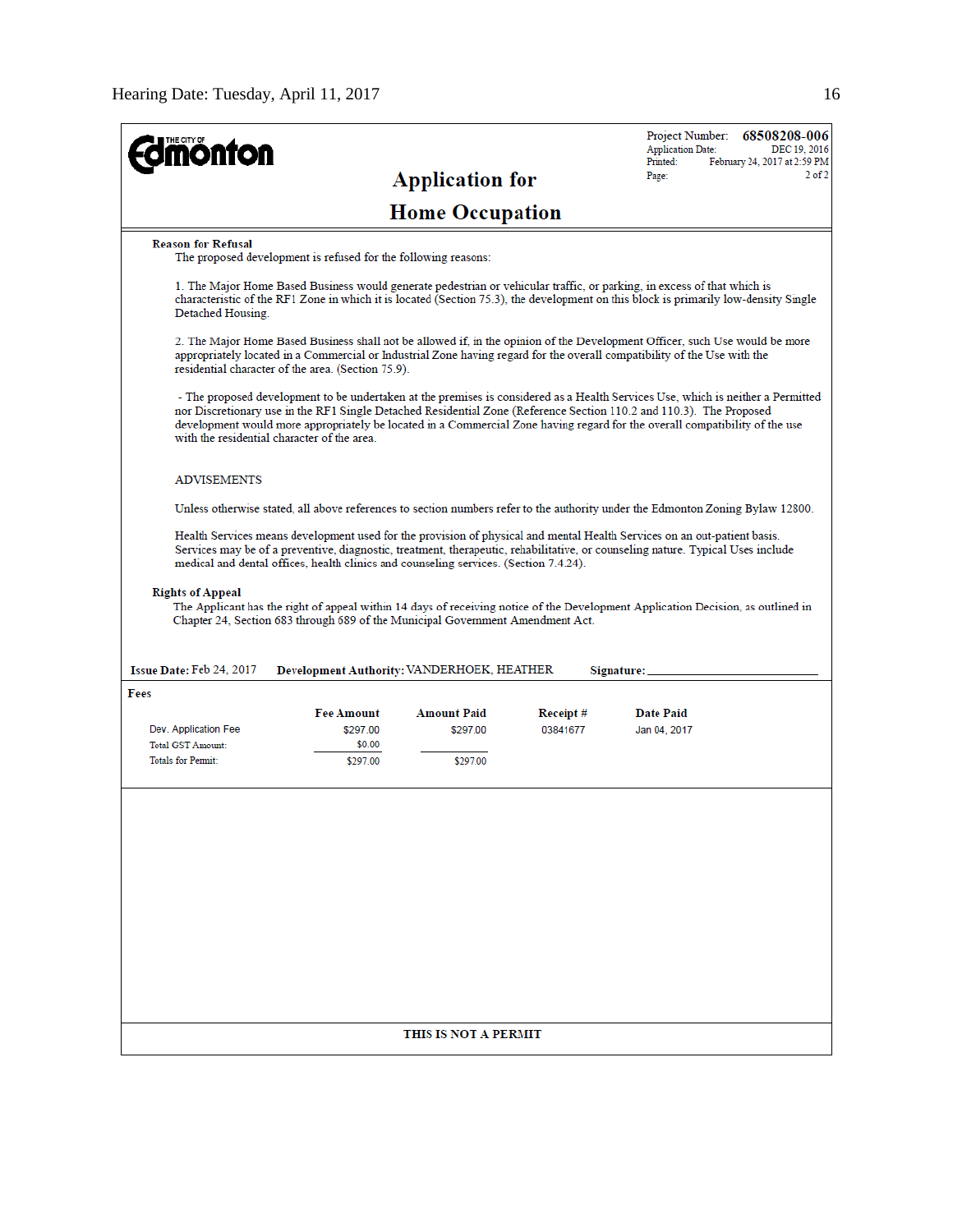



Site Location **Communist Contract Contract Contract Contract Contract Contract Contract Contract Contract Contract Contract Contract Contract Contract Contract Contract Contract Contract Contract Contract Contract Contract** 

N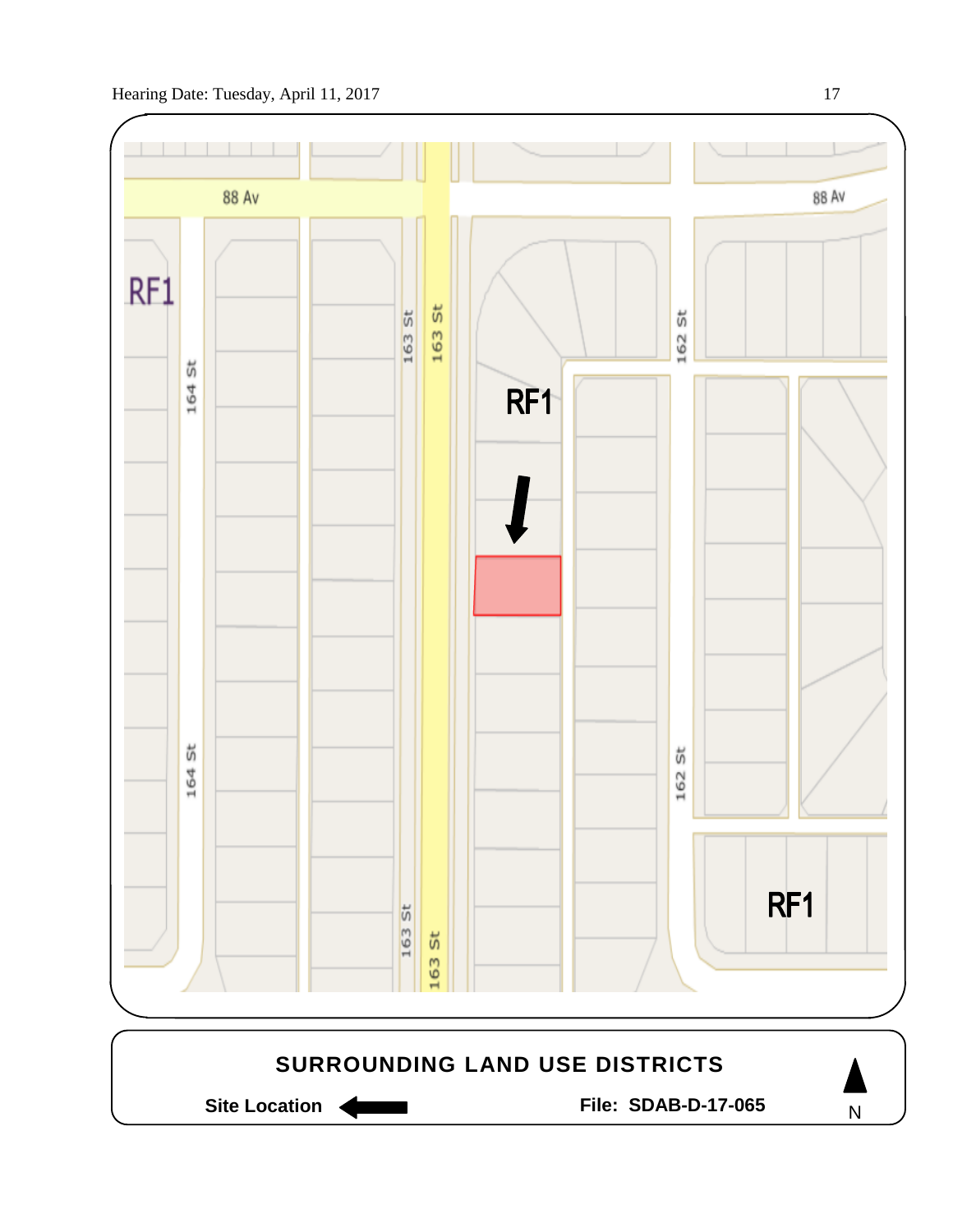| ITEM II: 10:30 A.M.                                  | FILE: SDAB-D-17-066                                                           |  |  |
|------------------------------------------------------|-------------------------------------------------------------------------------|--|--|
|                                                      | AN APPEAL FROM THE DECISION OF THE DEVELOPMENT OFFICER                        |  |  |
| <b>APPELLANT:</b>                                    |                                                                               |  |  |
| <b>APPLICATION NO.:</b>                              | 229909807-005                                                                 |  |  |
| <b>APPLICATION TO:</b>                               | Change the Use from a General Retail<br><b>Store to Minor Alcohol Sales</b>   |  |  |
| <b>DECISION OF THE</b><br>DEVELOPMENT AUTHORITY:     | Refused                                                                       |  |  |
| <b>DECISION DATE:</b>                                | March 6, 2017                                                                 |  |  |
| <b>DATE OF APPEAL:</b>                               | March 15, 2017                                                                |  |  |
| <b>MUNICIPAL DESCRIPTION</b><br>OF SUBJECT PROPERTY: | 3707 - 8 Avenue SW                                                            |  |  |
| <b>LEGAL DESCRIPTION:</b>                            | Plan 1623687 Blk 6 Lot 1                                                      |  |  |
| ZONE:                                                | DC1 (Bylaw 17351) Direct Development<br><b>Control Provision</b>              |  |  |
| <b>OVERLAY:</b>                                      | N/A                                                                           |  |  |
| STATUTORY PLAN(S):                                   | Charlesworth Neighbourhood Structure<br>Plan<br>Southeast Area Structure Plan |  |  |
|                                                      |                                                                               |  |  |

#### *Grounds for Appeal*

The Appellant provided the following reasons for appealing the decision of the Development Authority:

> The proposed change of use from general retail to liquor store (minor sales) was refused due to a conflicting AP zone on the south side of Ellerslie Road. The lot on which the AP zone is located has not undergone any development as a park. There is no current Area Structure Plan in place for the development of the Decoteau neighborhood south of Ellerslie Road. In our opinion the location of the park is likely to change with the implementation of the Decoteau Area Structure Plan, and the park will not be adjacent to Ellerslie Road or within 100 metres of the proposed liquor store.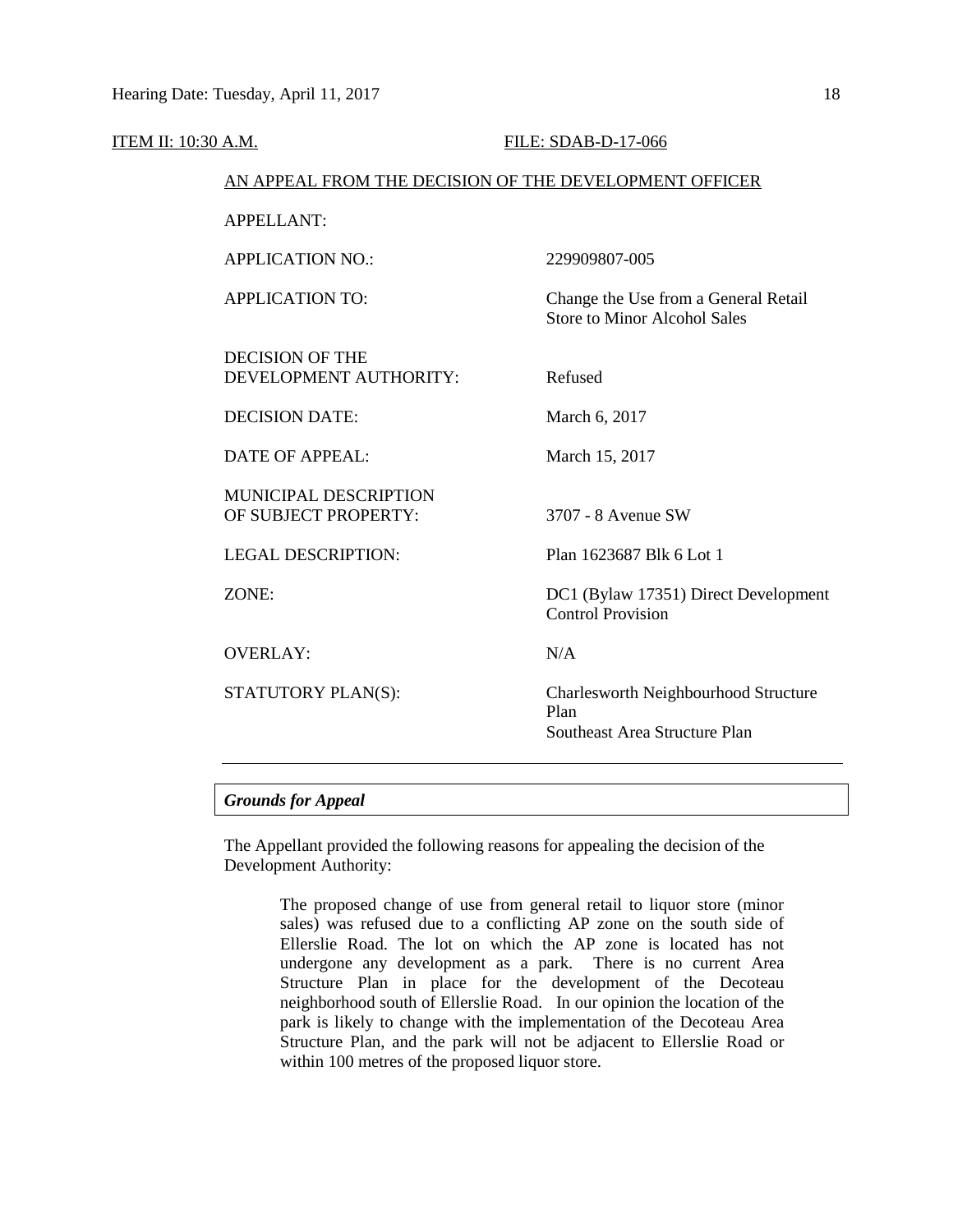#### *General Matters*

#### **Appeal Information:**

The *Municipal Government Act*, RSA 2000, c M-26 states the following:

#### **Grounds for Appeal**

**685(1)** If a development authority

- (a) fails or refuses to issue a development permit to a person,
- (b) issues a development permit subject to conditions, or
- (c) issues an order under section 645,

the person applying for the permit or affected by the order under section 645 may appeal to the subdivision and development appeal board.

#### **Appeals**

- **686(1)** A development appeal to a subdivision and development appeal board is commenced by filing a notice of the appeal, containing reasons, with the board within 14 days,
	- (a) in the case of an appeal made by a person referred to in section 685(1), after
		- (i) the date on which the person is notified of the order or decision or the issuance of the development permit, or

#### **Designation of direct control districts**

**641(4)** Despite section 685, if a decision with respect to a development permit application in respect of a direct control district

(a) …

…

(b) is made by a development authority, the appeal is limited to whether the development authority followed the directions of council, and if the subdivision and development appeal board finds that the development authority did not follow the directions it may, in accordance with the directions, substitute its decision for the development authority's decision.

#### **Hearing and Decision**

…

**687(3)** In determining an appeal, the subdivision and development appeal board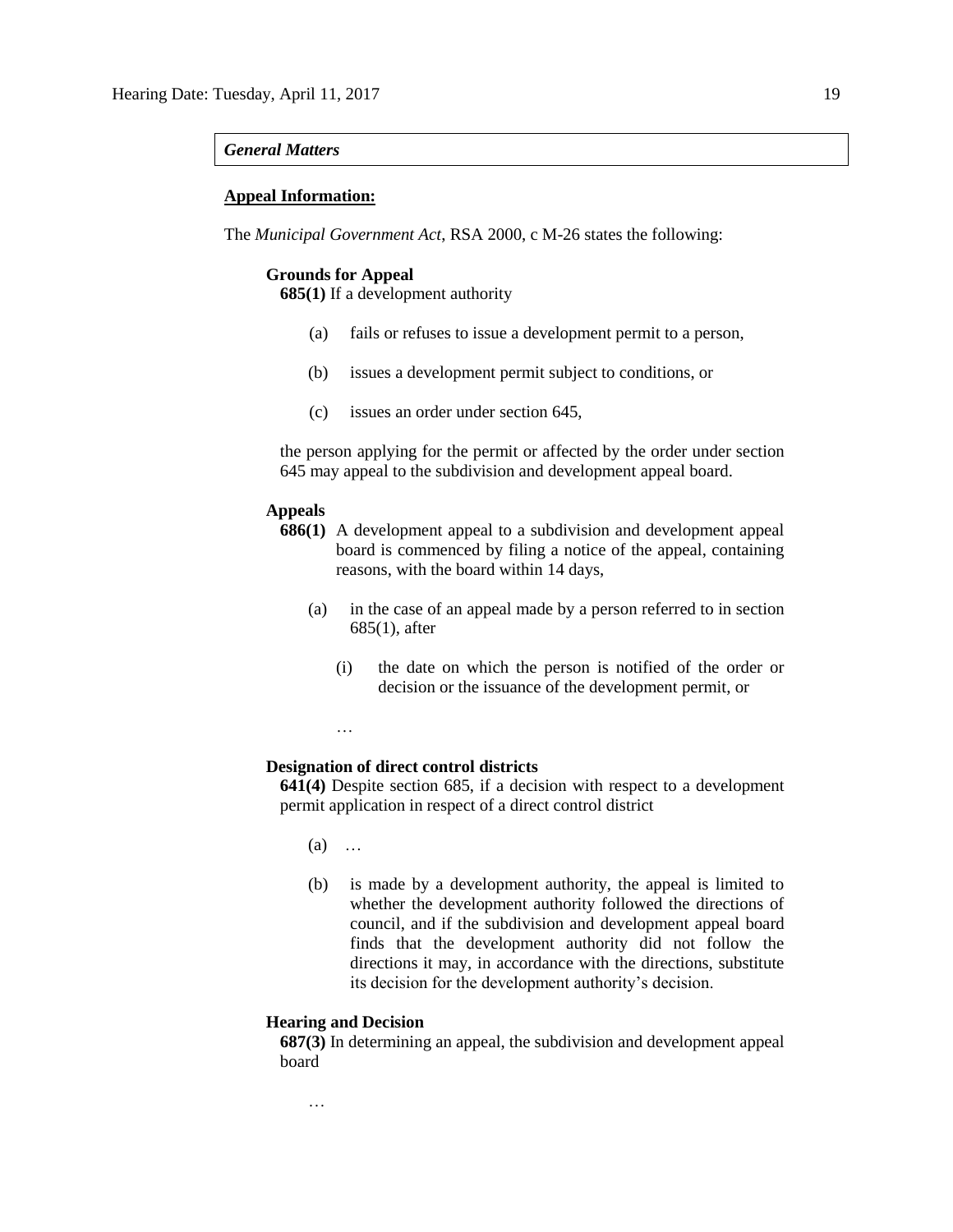- (a.1) must comply with the land use policies and statutory plans and, subject to clause (d), the land use bylaw in effect;
	- …
	- (c) may confirm, revoke or vary the order, decision or development permit or any condition attached to any of them or make or substitute an order, decision or permit of its own;
	- (d) may make an order or decision or issue or confirm the issue of a development permit even though the proposed development does not comply with the land use bylaw if, in its opinion,
		- (i) the proposed development would not
			- (A) unduly interfere with the amenities of the neighbourhood, or
			- (B) materially interfere with or affect the use, enjoyment or value of neighbouring parcels of land,

and

(ii) the proposed development conforms with the use prescribed for that land or building in the land use bylaw.

#### **General Provisions from the** *Edmonton Zoning Bylaw:*

Under section 3(l) of the DC1 (Bylaw 17351) Direct Development Control Provision, **Minor Alcohol Sales** is a **listed Use**.

Under section 7.4(32), **Minor Alcohol Sales** means:

development used for the retail sale of any and all types of alcoholic beverages to the public. This Use may include retail sales of related products such as soft drinks and snack foods. The maximum Floor Area for this Use shall be no more than  $275 \text{ m}^2$  per individual business premises.

Section 4(l) of the DC1 (Bylaw 17351) Direct Development Control Provision states "Minor Alcohol Sales shall comply with Section 85 of the Zoning Bylaw."

#### Section 1 of the **DC1 (Bylaw 17351) Direct Development Control Provision** states that the **General Purpose** is:

…To accommodate the development of medium density Residential with limited low-intensity Commercial Uses.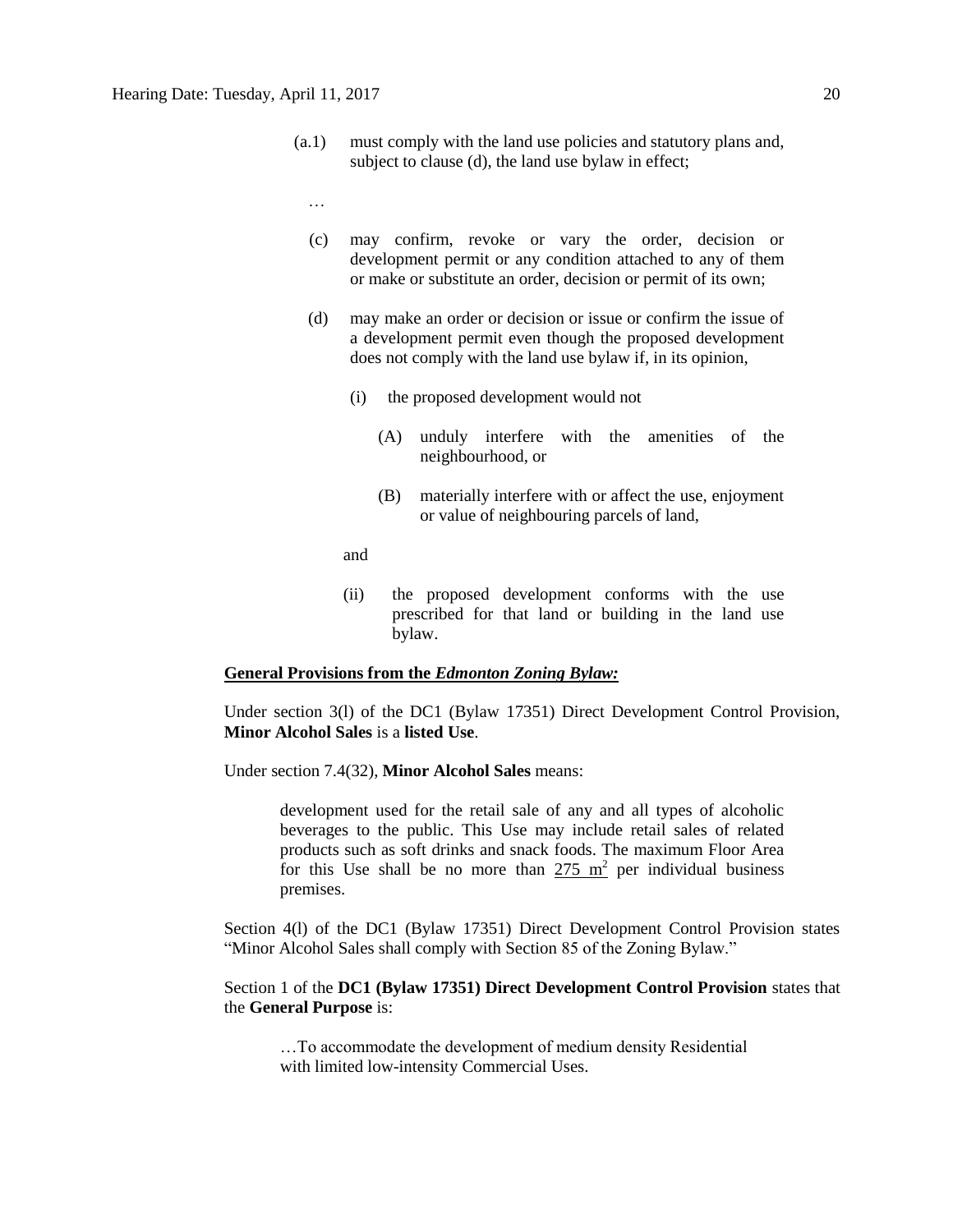*Major Alcohol Sales and Minor Alcohol Sales regulations*

Section 85.4 states:

Any Site containing a Major Alcohol Sales or Minor Alcohol Sales shall not be located less than 100 m from any Site being used for community or recreation activities, public or private education, or public lands at the time of the application for the Development Permit for the Major Alcohol Sales or Minor Alcohol Sales. Sites that are greater than [2.0](javascript:void(0);)  [ha](javascript:void(0);) in size and zoned either CSC or DC2, are exempt from this restriction. For the purposes of this subsection only:

- a. the [100 m](http://webdocs.edmonton.ca/InfraPlan/zoningbylaw/ZoningBylaw/Measurements/im100.htm) separation distance shall be measured from the closest point of the subject Site boundary to the closest point of another Site boundary, and shall not be measured from Zone boundaries or from the edges of structures;
- b. …
- c. …
- d. the term "public lands" is limited to Sites zoned AP, and active recreation areas in the North Saskatchewan River Valley and Ravine System, as shown in Appendix I of Section 811 of this Bylaw, that are zoned A; it does not include passive areas in the North Saskatchewan River Valley and Ravine System, as shown in Appendix I of [Section 811](http://webdocs.edmonton.ca/InfraPlan/zoningbylaw/ZoningBylaw/Part2/Overlays/811_North_Saskatchewan_River_Valley_and_Ravine_System_Protection_Overlay.htm) of this Bylaw and other areas zoned A.

Section 85.5 states:

Notwithstanding Section 11 of this Bylaw, a Development Officer shall not grant a variance to subsection 85(4).

#### **Development Officer's Determination:**

**Minor Alcohol Sales shall comply with Section 85 of the Zoning Bylaw (Section 4.l).**

**Any Site containing a Major Alcohol Sales or Minor Alcohol Sales shall not be located less than 100 m from any Site being used for community or recreation activities, public or private education, or public lands at the time of the application for the Development Permit for the Major Alcohol Sales or Minor Alcohol Sales. (Section 85.4)**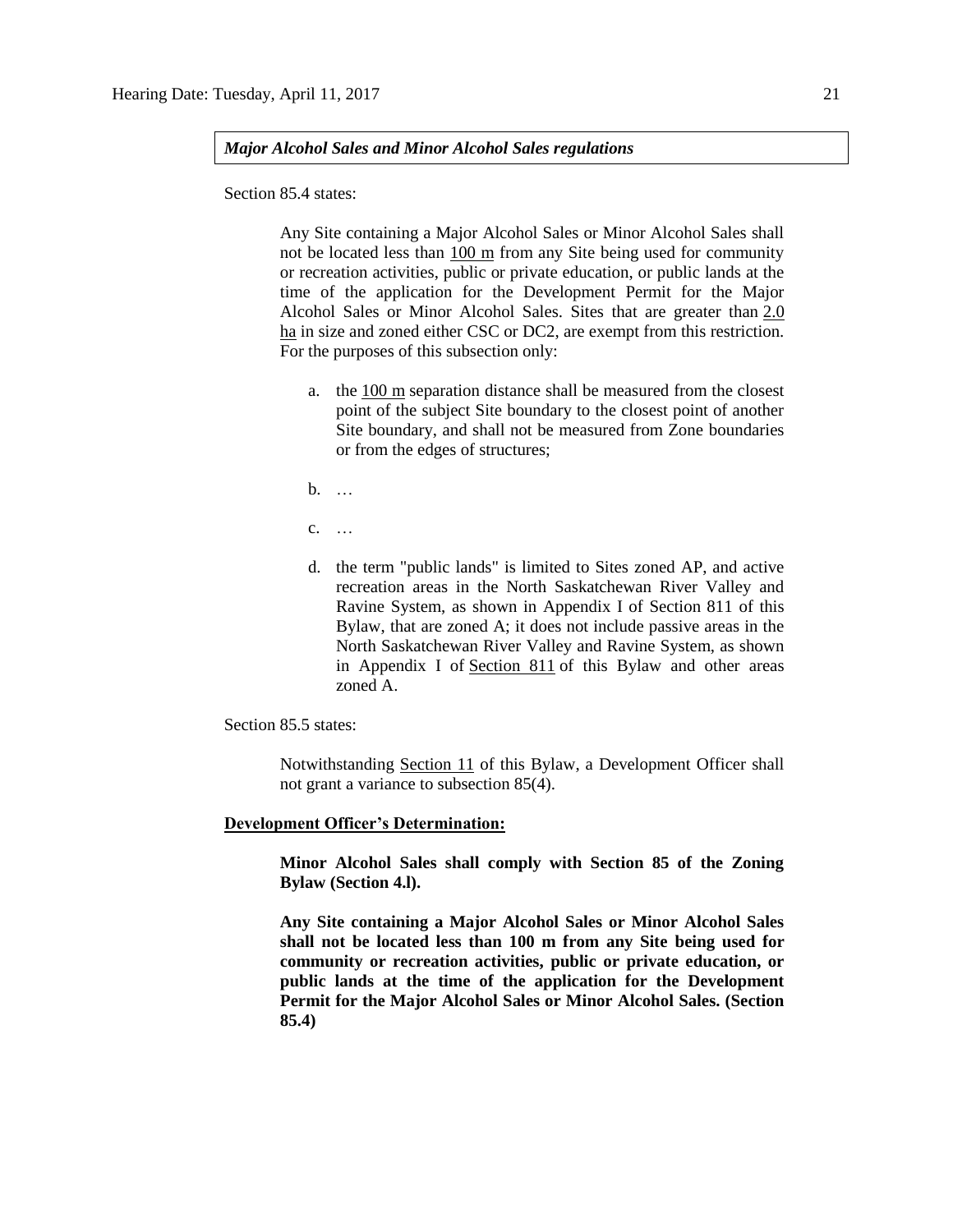**- the term "public lands" is limited to Sites zoned AP, and active recreation areas in the North Saskatchewan River Valley and Ravine System, as shown in Appendix I of Section 811 of this Bylaw, that are zoned A; it does not include passive areas in the North Saskatchewan River Valley and Ravine System, as shown in Appendix I of Section 811 of this Bylaw and other areas zoned A. (Section 85.4.d)**

#### **Proposed:**

**The Site is located 39.3 m from the AP zoned Site to the south of the subject Site, located at 3703 Ellerslie Rd. SW.**

\_\_\_\_\_\_\_\_\_\_\_\_\_\_\_\_\_\_\_\_\_\_\_\_\_\_\_\_\_\_\_\_\_\_\_\_\_\_\_\_\_\_\_\_\_\_\_\_\_\_\_\_\_\_\_\_\_\_\_\_\_\_\_\_\_\_\_\_\_\_\_\_

**Deficient by: 60.7 m** [unedited]

#### Notice to Applicant/Appellant

Provincial legislation requires that the Subdivision and Development Appeal Board issue its official decision in writing within fifteen days of the conclusion of the hearing. Bylaw No. 11136 requires that a verbal announcement of the Board's decision shall be made at the conclusion of the hearing of an appeal, but the verbal decision is not final nor binding on the Board until the decision has been given in writing in accordance with the *Municipal Government Act.*

\_\_\_\_\_\_\_\_\_\_\_\_\_\_\_\_\_\_\_\_\_\_\_\_\_\_\_\_\_\_\_\_\_\_\_\_\_\_\_\_\_\_\_\_\_\_\_\_\_\_\_\_\_\_\_\_\_\_\_\_\_\_\_\_\_\_\_\_\_\_\_\_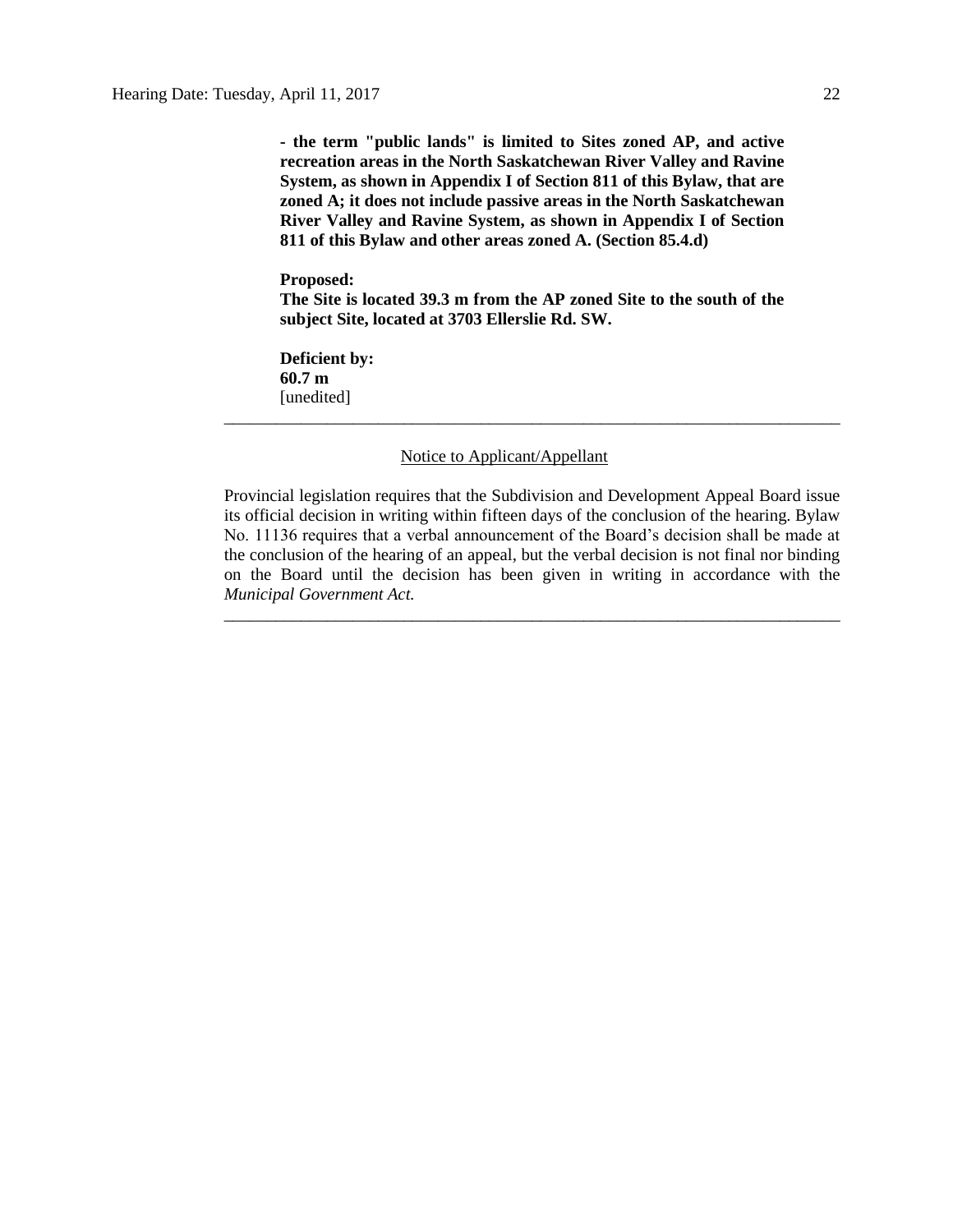| <b>monton</b>                                                                                                                                                                                                                                                                                                                                                                                                                                                                                                                                                                                                                                                                                                                                                                     | Project Number: 229909807-005<br><b>Application Date:</b><br>JAN 13, 2017                                                        |  |  |  |  |  |
|-----------------------------------------------------------------------------------------------------------------------------------------------------------------------------------------------------------------------------------------------------------------------------------------------------------------------------------------------------------------------------------------------------------------------------------------------------------------------------------------------------------------------------------------------------------------------------------------------------------------------------------------------------------------------------------------------------------------------------------------------------------------------------------|----------------------------------------------------------------------------------------------------------------------------------|--|--|--|--|--|
| <b>Application for</b>                                                                                                                                                                                                                                                                                                                                                                                                                                                                                                                                                                                                                                                                                                                                                            | Printed:<br>March 6, 2017 at 2:16 PM<br>1 of 2<br>Page:                                                                          |  |  |  |  |  |
| <b>Major Development Permit</b>                                                                                                                                                                                                                                                                                                                                                                                                                                                                                                                                                                                                                                                                                                                                                   |                                                                                                                                  |  |  |  |  |  |
| This document is a Development Permit Decision for the development application described below.                                                                                                                                                                                                                                                                                                                                                                                                                                                                                                                                                                                                                                                                                   |                                                                                                                                  |  |  |  |  |  |
| Applicant                                                                                                                                                                                                                                                                                                                                                                                                                                                                                                                                                                                                                                                                                                                                                                         | Property Address(es) and Legal Description(s)                                                                                    |  |  |  |  |  |
| 3707 - 8 AVENUE SW<br>Plan 1623687 Blk 6 Lot 1                                                                                                                                                                                                                                                                                                                                                                                                                                                                                                                                                                                                                                                                                                                                    |                                                                                                                                  |  |  |  |  |  |
|                                                                                                                                                                                                                                                                                                                                                                                                                                                                                                                                                                                                                                                                                                                                                                                   | <b>Specific Address(es)</b>                                                                                                      |  |  |  |  |  |
|                                                                                                                                                                                                                                                                                                                                                                                                                                                                                                                                                                                                                                                                                                                                                                                   | Entryway: 3751 - 8 AVENUE SW                                                                                                     |  |  |  |  |  |
|                                                                                                                                                                                                                                                                                                                                                                                                                                                                                                                                                                                                                                                                                                                                                                                   | Building: 3707 - 8 AVENUE SW                                                                                                     |  |  |  |  |  |
| <b>Scope of Application</b>                                                                                                                                                                                                                                                                                                                                                                                                                                                                                                                                                                                                                                                                                                                                                       |                                                                                                                                  |  |  |  |  |  |
| To change the Use from a General Retail Store to Minor Alcohol Sales.                                                                                                                                                                                                                                                                                                                                                                                                                                                                                                                                                                                                                                                                                                             |                                                                                                                                  |  |  |  |  |  |
| <b>Permit Details</b>                                                                                                                                                                                                                                                                                                                                                                                                                                                                                                                                                                                                                                                                                                                                                             |                                                                                                                                  |  |  |  |  |  |
| Class of Permit: Class A                                                                                                                                                                                                                                                                                                                                                                                                                                                                                                                                                                                                                                                                                                                                                          | <b>Contact Person:</b>                                                                                                           |  |  |  |  |  |
| Gross Floor Area (sq.m.): 269.2                                                                                                                                                                                                                                                                                                                                                                                                                                                                                                                                                                                                                                                                                                                                                   | Lot Grading Needed?: N                                                                                                           |  |  |  |  |  |
| New Sewer Service Required: N<br>Site Area (sq. m.):                                                                                                                                                                                                                                                                                                                                                                                                                                                                                                                                                                                                                                                                                                                              | NumberOfMainFloorDwellings:<br>Stat. Plan Overlay/Annex Area: (none)                                                             |  |  |  |  |  |
| I/We certify that the above noted details are correct.                                                                                                                                                                                                                                                                                                                                                                                                                                                                                                                                                                                                                                                                                                                            |                                                                                                                                  |  |  |  |  |  |
| Applicant signature:                                                                                                                                                                                                                                                                                                                                                                                                                                                                                                                                                                                                                                                                                                                                                              |                                                                                                                                  |  |  |  |  |  |
|                                                                                                                                                                                                                                                                                                                                                                                                                                                                                                                                                                                                                                                                                                                                                                                   |                                                                                                                                  |  |  |  |  |  |
| <b>Development Application Decision</b><br>Refused                                                                                                                                                                                                                                                                                                                                                                                                                                                                                                                                                                                                                                                                                                                                |                                                                                                                                  |  |  |  |  |  |
| <b>Reason for Refusal</b><br>Minor Alcohol Sales shall comply with Section 85 of the Zoning Bylaw (Section 4.1).                                                                                                                                                                                                                                                                                                                                                                                                                                                                                                                                                                                                                                                                  |                                                                                                                                  |  |  |  |  |  |
| Any Site containing a Major Alcohol Sales or Minor Alcohol Sales shall not be located less than 100 m from any Site being used<br>for community or recreation activities, public or private education, or public lands at the time of the application for the<br>Development Permit for the Major Alcohol Sales or Minor Alcohol Sales. (Section 85.4)<br>- the term "public lands" is limited to Sites zoned AP, and active recreation areas in the North Saskatchewan River Valley and<br>Ravine System, as shown in Appendix I of Section 811 of this Bylaw, that are zoned A; it does not include passive areas in the<br>North Saskatchewan River Valley and Ravine System, as shown in Appendix I of Section 811 of this Bylaw and other areas zoned<br>A. (Section 85.4.d) |                                                                                                                                  |  |  |  |  |  |
| Proposed:<br>The Site is located 39.3 m from the AP zoned Site to the south of the subject Site, located at 3703 Ellerslie Rd. SW.                                                                                                                                                                                                                                                                                                                                                                                                                                                                                                                                                                                                                                                |                                                                                                                                  |  |  |  |  |  |
| Deficient by:<br>60.7 m                                                                                                                                                                                                                                                                                                                                                                                                                                                                                                                                                                                                                                                                                                                                                           |                                                                                                                                  |  |  |  |  |  |
| <b>Rights of Appeal</b><br>Chapter 24, Section 683 through 689 of the Municipal Government Amendment Act.                                                                                                                                                                                                                                                                                                                                                                                                                                                                                                                                                                                                                                                                         | The Applicant has the right of appeal within 14 days of receiving notice of the Development Application Decision, as outlined in |  |  |  |  |  |
| Issue Date: Mar 06, 2017<br>Development Authority: KOWAL, PAUL                                                                                                                                                                                                                                                                                                                                                                                                                                                                                                                                                                                                                                                                                                                    |                                                                                                                                  |  |  |  |  |  |
| THIS IS NOT A PERMIT                                                                                                                                                                                                                                                                                                                                                                                                                                                                                                                                                                                                                                                                                                                                                              |                                                                                                                                  |  |  |  |  |  |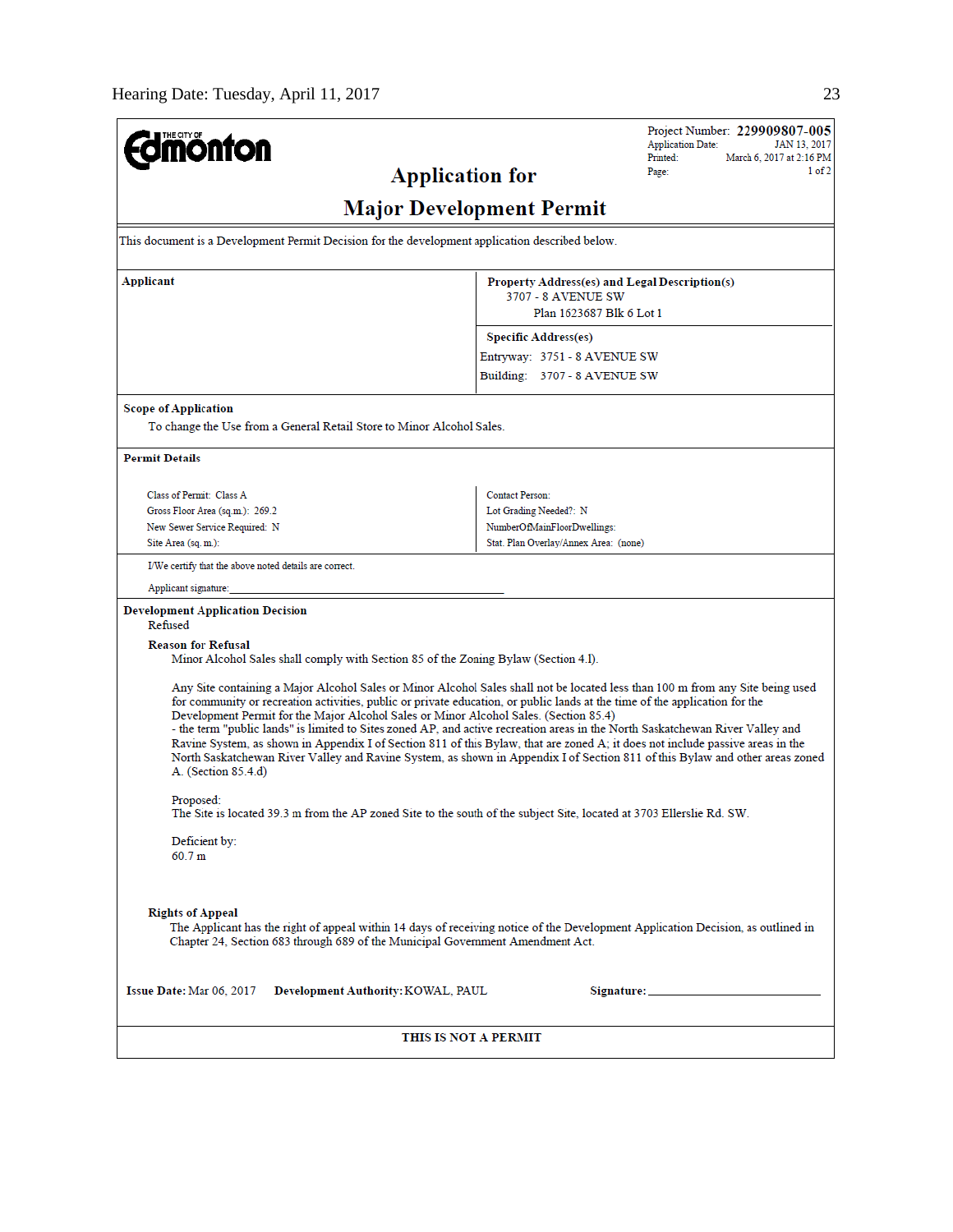| <b>Edinion form</b>        |                   | <b>Application for</b>          |          | <b>Application Date:</b><br>Printed:<br>Page: | Project Number: 229909807-005<br>JAN 13, 2017<br>March 6, 2017 at 2:16 PM<br>$2$ of $2$ |
|----------------------------|-------------------|---------------------------------|----------|-----------------------------------------------|-----------------------------------------------------------------------------------------|
|                            |                   | <b>Major Development Permit</b> |          |                                               |                                                                                         |
| Fees                       |                   |                                 |          |                                               |                                                                                         |
|                            | <b>Fee Amount</b> | <b>Amount Paid</b>              | Receipt# | <b>Date Paid</b>                              |                                                                                         |
| Major Dev. Application Fee | \$271.00          | \$271.00                        | 03860929 | Jan 13, 2017                                  |                                                                                         |
| <b>Total GST Amount:</b>   | \$0.00            |                                 |          |                                               |                                                                                         |
| <b>Totals for Permit:</b>  | \$271.00          | \$271.00                        |          |                                               |                                                                                         |
|                            |                   |                                 |          |                                               |                                                                                         |
|                            |                   |                                 |          |                                               |                                                                                         |
|                            |                   |                                 |          |                                               |                                                                                         |
|                            |                   |                                 |          |                                               |                                                                                         |
|                            |                   |                                 |          |                                               |                                                                                         |
|                            |                   |                                 |          |                                               |                                                                                         |
|                            |                   |                                 |          |                                               |                                                                                         |
|                            |                   |                                 |          |                                               |                                                                                         |
|                            |                   |                                 |          |                                               |                                                                                         |
|                            |                   |                                 |          |                                               |                                                                                         |
|                            |                   |                                 |          |                                               |                                                                                         |
|                            |                   |                                 |          |                                               |                                                                                         |
|                            |                   |                                 |          |                                               |                                                                                         |
|                            |                   |                                 |          |                                               |                                                                                         |
|                            |                   |                                 |          |                                               |                                                                                         |
|                            |                   |                                 |          |                                               |                                                                                         |
|                            |                   |                                 |          |                                               |                                                                                         |
|                            |                   |                                 |          |                                               |                                                                                         |
|                            |                   |                                 |          |                                               |                                                                                         |
|                            |                   |                                 |          |                                               |                                                                                         |
|                            |                   |                                 |          |                                               |                                                                                         |
|                            |                   |                                 |          |                                               |                                                                                         |
|                            |                   |                                 |          |                                               |                                                                                         |
|                            |                   | THIS IS NOT A PERMIT            |          |                                               |                                                                                         |